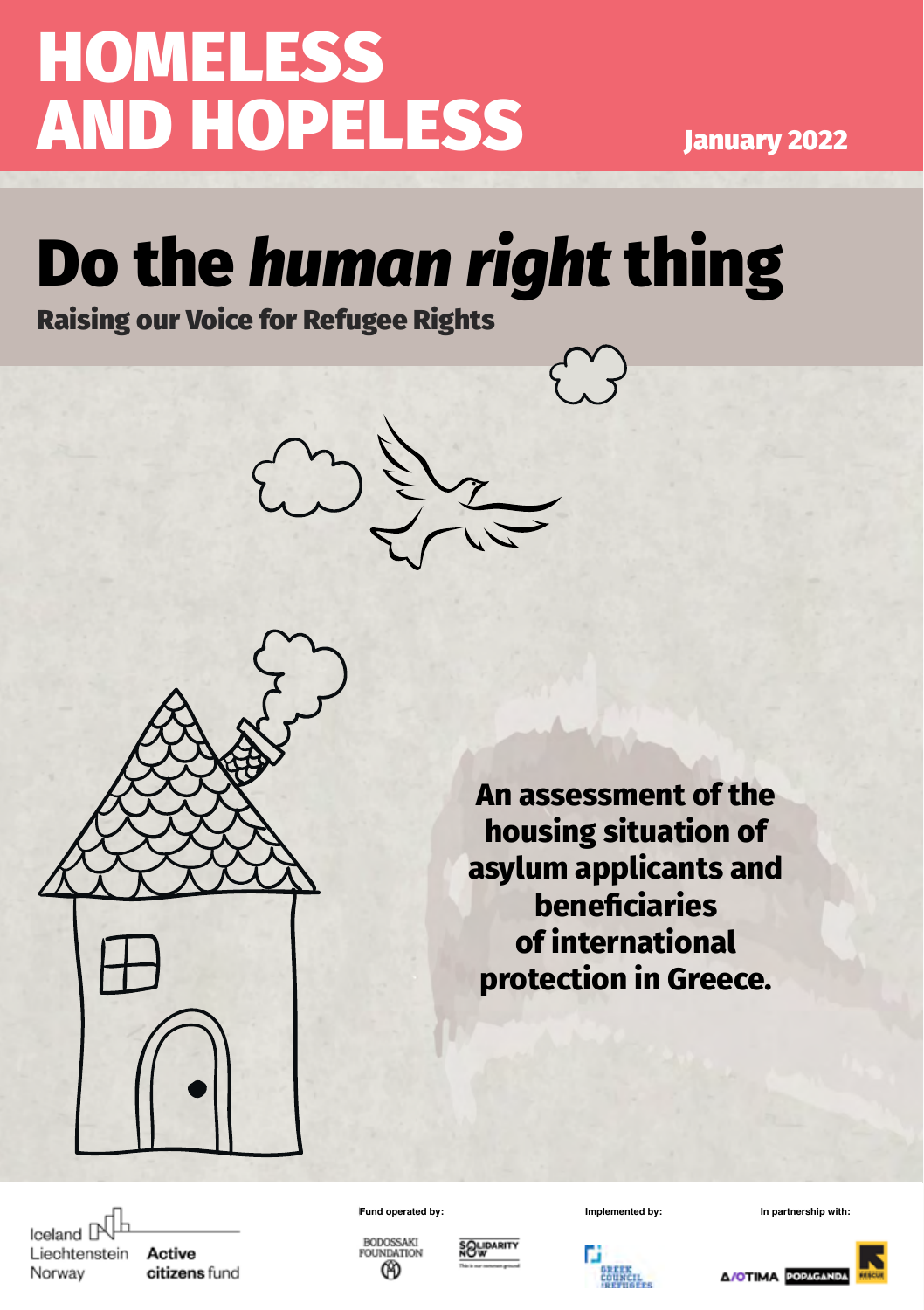Τhe "Do the human *right thing*–Raising our Voice for Refugee Rights" project is implemented under the Active citizens fund program, with Project Promoter the Greek Council for Refugees (GCR) and Partner Organizations the Center Diotima, the International Rescue Committee Hellas (IRC) and Popaganda.

The Active citizens fund in Greece is supported through a € 12m grant from Iceland, Liechtenstein and Norway as part of the EEA Grants 2014 -2021. The program aims to develop the sustainability and capacity of the civil society sector in Greece, and to strengthen its role in promoting and safeguarding democratic procedures, active citizenship and human rights. The Fund Operator for the Active citizens fund in Greece is Bodossaki Foundation in consortium with SolidarityNow.

More information: [www.activecitizensfund.gr/en/](http://www.activecitizensfund.gr/en/)

**Authors:** Spyros-Vlad Oikonomou (Greek Council for Refugees), with the assistance of: Martha Roussou (International Rescue Committee Hellas), Melina Koumpou (International Rescue Committee Hellas) and Michalis Mavrommatis (DIOTIMA-Centre for Gender Rights and Quality).

As regards the report review, special thanks for their invaluable contributions and insightful comments to: Eleni Kagiou (Greek Council for Refugees), Maria Liapi (DIOTIMA-Centre for Gender Rights and Quality), Minos Mouzourakis (Refugee Support Aegean), Dominika Spyratou (Independent Consultant on Migration and Asylum) and Chara Katsigianni (Greek Council for Refugees).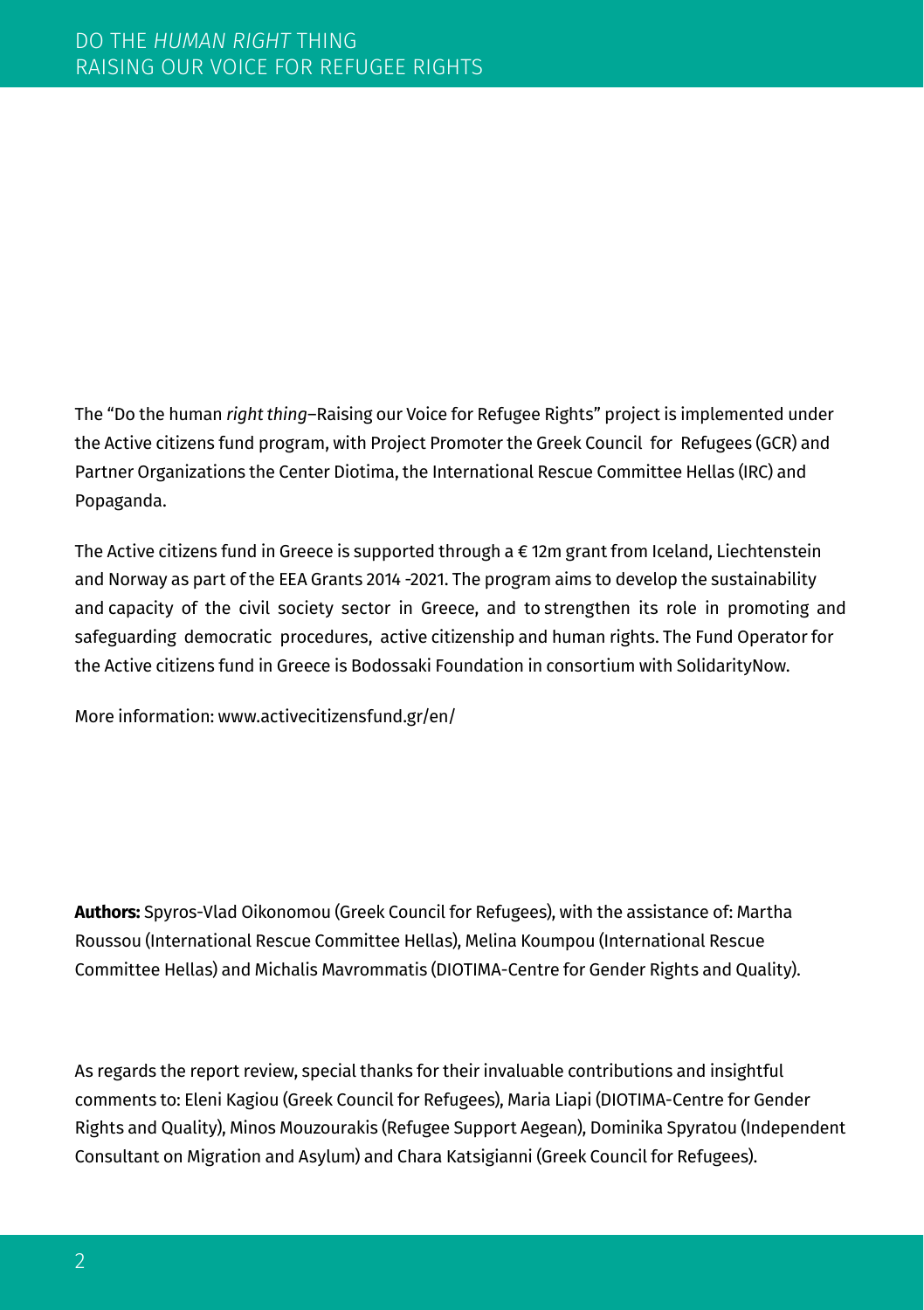## 1. Introduction

This report was created as part of the project: «Do the human right thing - Raising our Voice for Refugee Rights»; implemented under the programme [Active citizens fund](https://www.activecitizensfund.gr/ergo/do-the-human-right-thing-ypsonoyme-ti-foni-mas-gia-ta-dikaiomata-ton-prosfygon/). It is the first of three reports in this series and covers access to housing for beneficiaries and applicants of international protection. The second and third report, both of which will be published in 2022, will respectively focus on access to employment, and access to healthcare for these groups.

The aim of this report is to highlight the issues faced by asylum seekers and refugees in Greece in accessing decent housing conditions, from the point of view of the universal right to adequate housing. The report is divided into two main sections: the first focuses on the legal framework, while the second assesses the housing conditions of the population concerned.

The focus on specific social groups relates to the experience and expertise of partner organisations, which have decades of experience in supporting refugees and asylum seekers (legally, psychosocially etc.). That being said, the issue of housing insecurity and/or homelessness clearly affects an increasing number of refugees and asylum seekers, in a multitude of different forms. Efforts to meet the housing needs of refugees and asylum seekers should therefore be integrated into a broader plan aimed at guaranteeing the right to housing for all, always prioritising the most socially vulnerable groups.

## **Methodology**

This report was created using data from partner organisations' databases, their field-based experience and literature research. A total of 11 interviews were conducted with asylum seekers

**"Everyone has the right to a standard of living adequate for the health and well-being of himself and of his family, including food, clothing, housing and medical care and necessary social services, and the right to security in the event of unemployment, sickness, disability, widowhood, old age or other lack of livelihood in circumstances beyond his control."**

> **Article 25 (1) of the Universal Declaration of Human Rights**

and refugees (men and women), nine of which were based on a joint questionnaire developed by partner organisations.1 Despite efforts to organise a focus group discussion with asylum seekers, this did not materialise due to COVID-19 related restrictions (finding the appropriate space/time to conduct the focus group).

The data collection was reinforced by meetings with representatives of the UNΗCR in Athens, the Major Development Agency Thessaloniki (MDAT S.A.), and the Assistant Professor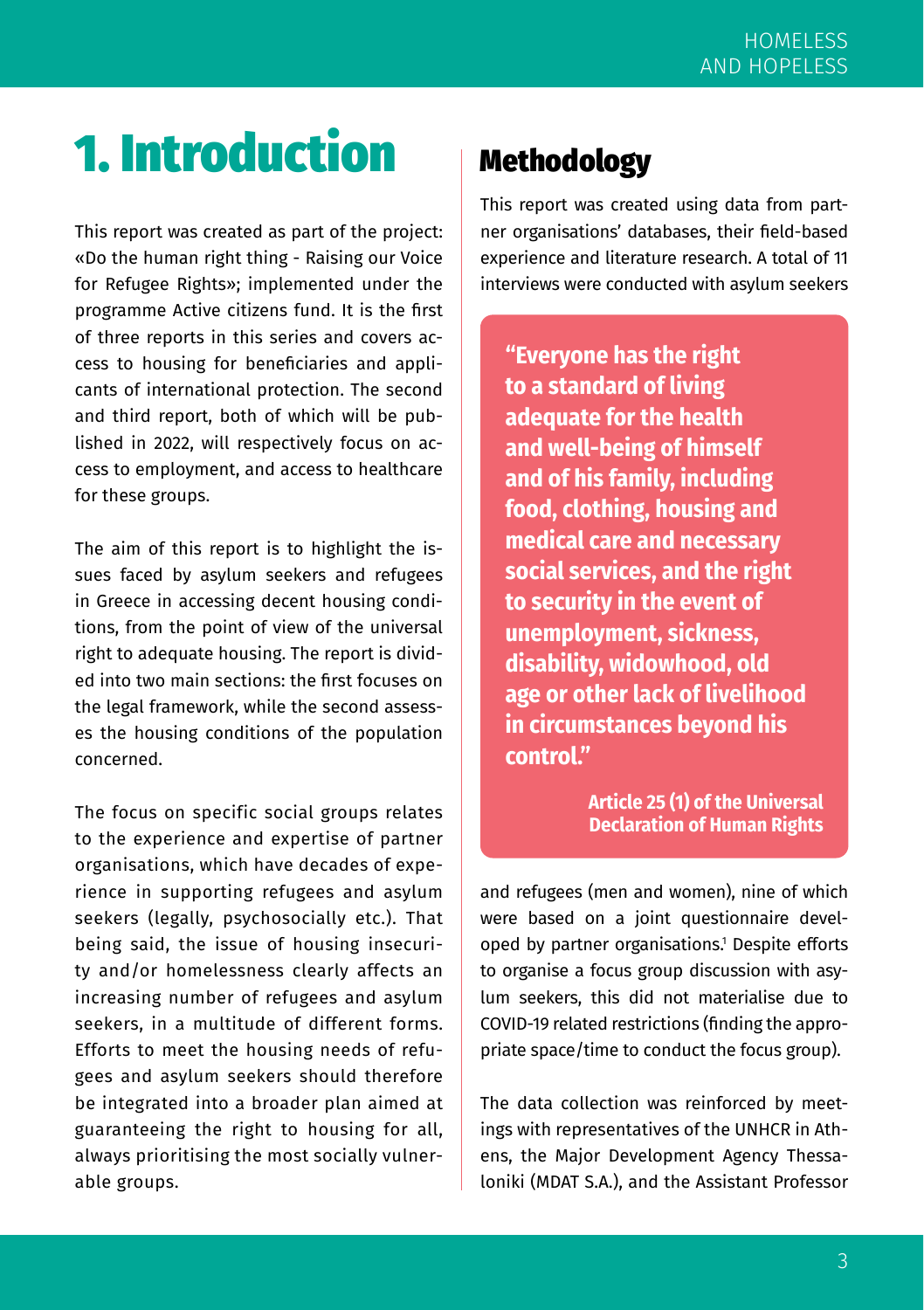in Social Policy at the Panteion University in Athens, Mr Nikos Kourachanis. This was aided by regular meetings with a team of refugees, who engage in voluntary advocacy work with the support of the Greek Forum of Refugees.

Even though it proved impossible to include all of the information collected due to the project's limited scope, the project partners wish to express their sincere gratitude to all participants for their invaluable contributions, which helped to better substantiate the current report.

## 2. Legal framework

The [Universal Declaration of Human Rights](https://www.un.org/en/about-us/universal-declaration-of-human-rights) (1948) introduced the universal right to (adequate) housing as a prerequisite for guaranteeing everyone's right to an adequate standard of living for the first time post World War II.<sup>2</sup> Since then, this right has been recognised in a series of international and European texts which have also been ratified by Greece,3 and which prevail over any contrary provision of national/domestic law.4 Among these are the 1951 Geneva Convention on the Status of Refugees,5 which also addresses housing, and the European Reception Conditions Directive, $^6$  which commits EU Member States to provide housing to asylum seekers who lack sufficient resources to meet their basic needs as long as they remain in the asylum procedure.

In Greek legislation, the right to housing, with particular emphasis on the role of the state towards those who are "deprived of shelter

or […] poorly housed", is recognised under the Constitution (Article 21(4)), as well as by L.  $4052/2012$ , which introduced for the first time the definition of homelessness in Greek legislation. But what does the enjoyment of the right to housing mean?

### 2.1. The interconnected nature of rights and states' obligations

First, the right to housing should not be narrowly perceived as amounting to having a "roof over one's head" and/or the ma-

**"There is excess moisture in this facility; water is dripping [down the ceiling and walls, and] it has no electricity. Because of the circumstances, I have mental health problems too. I would like to learn [Greek], to know the [Greek] society. But I can't do that from here."** 

**M.A. is an asylum seeker from Syria who is staying in a refugee camp on the mainland.**

terial dimension of accommodation itself<sup>8</sup> Human rights are interdependent, indivisible and interrelated. Therefore, access to housing affects, but is also affected by, access to other rights, such as the right to employment and the right to healthcare,<sup>9</sup> which will be examined in future reports.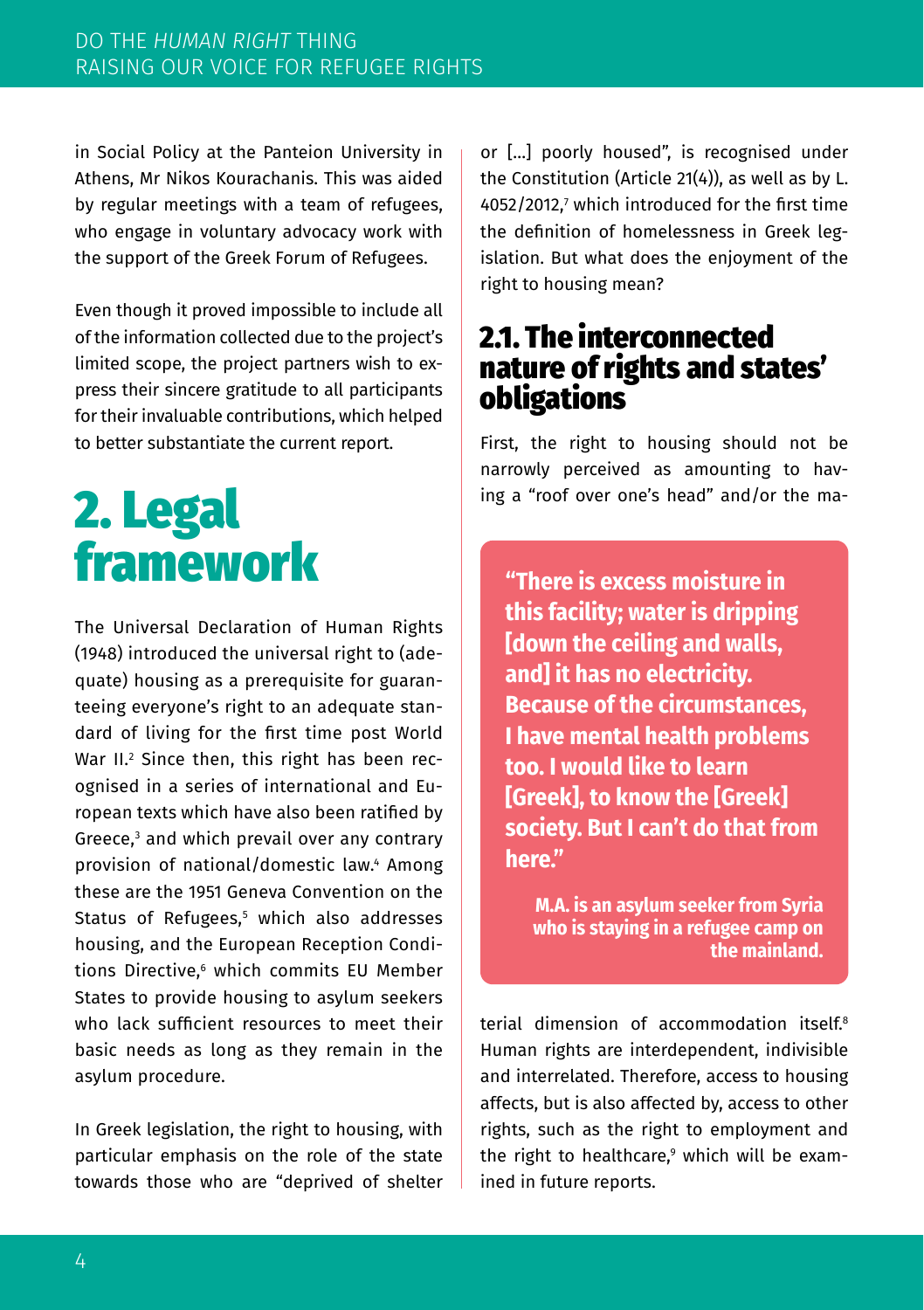In order for housing to be 'adequate', it must be characterised by non-discriminatory access to necessary facilities and infrastructure (e.g. safe drinking water, heating, domestic energy), and protection against weather risks and health threats. It should also and amongst others allow access to essential services (e.g. healthcare) and employment, be affordable and provide security of tenure.<sup>10</sup>

In light of this, Greek legislation recognises a broad definition of homelessness, linking it both to the complete absence of housing and to "the precarious access to adequate [...] housing that meets the necessary technical specifications and has basic services such as water supply and electricity".<sup>11</sup> Accordingly it also recognises that "homeless people are particularly [i.e. but not exclusively] those living on the street, in shelters, those who are by necessity temporarily hosted in institutions or other closed centres, as well as those living in unfit accommodation"<sup>12</sup>

This definition is also influenced by the European Typology of Homelessness and Housing Exclusion (ETHOS),<sup>13</sup> which the European Commission recognises as "the best European classification for homelessness".<sup>14</sup> This report adopts ETHOS' classification, which identifies four forms of housing exclusion: 1) rooflessness (e.g. living rough or in night shelters), 2) houselessness (e.g. living in women's shelters and temporary accommodation/reception centres, including those for people seeking asylum), 3) living in insecure accommodation (e.g. occupation of dwelling with no legal tenancy or under

threat of eviction) and 4) living in inadequate/unfit shelter (e.g. living in extreme overcrowding, in shipping containers or makeshift shelters).

### 2.2. Obligations of states

The right to housing creates a number of obligations on the part of states. In particular, states should provide (temporary) accommodation for asylum seekers, as mentioned above. They may also be obliged to provide housing for refugees, in application of human rights law.15 At the same time, states have an obligation to protect and actively strive for the gradual, non-discriminatory fulfilment of the right to housing and the elimination of homelessness, including through the implementation of social housing programmes.

In addition, states must not carry out unlawful forced evictions. In cases of evictions "and in particular those involving large groups [of individuals]", they should examine any possible alternatives before the eviction, in consultation with the affected persons.<sup>16</sup> In cases where eviction would create a risk of homelessness and/or violation of other fundamental rights states should undertake such measures «to the maximum extent of [their] available resources» in order to ensure solutions such as the provision of suitable alternative accommodation.17 In practice, decisions by the Greek government have not always upheld this. For instance, the decision to proceed with the mass eviction of 10,000 refugees from reception system structures on 1 June 2020<sup>18</sup> should be checked for the degree of compliance with the above.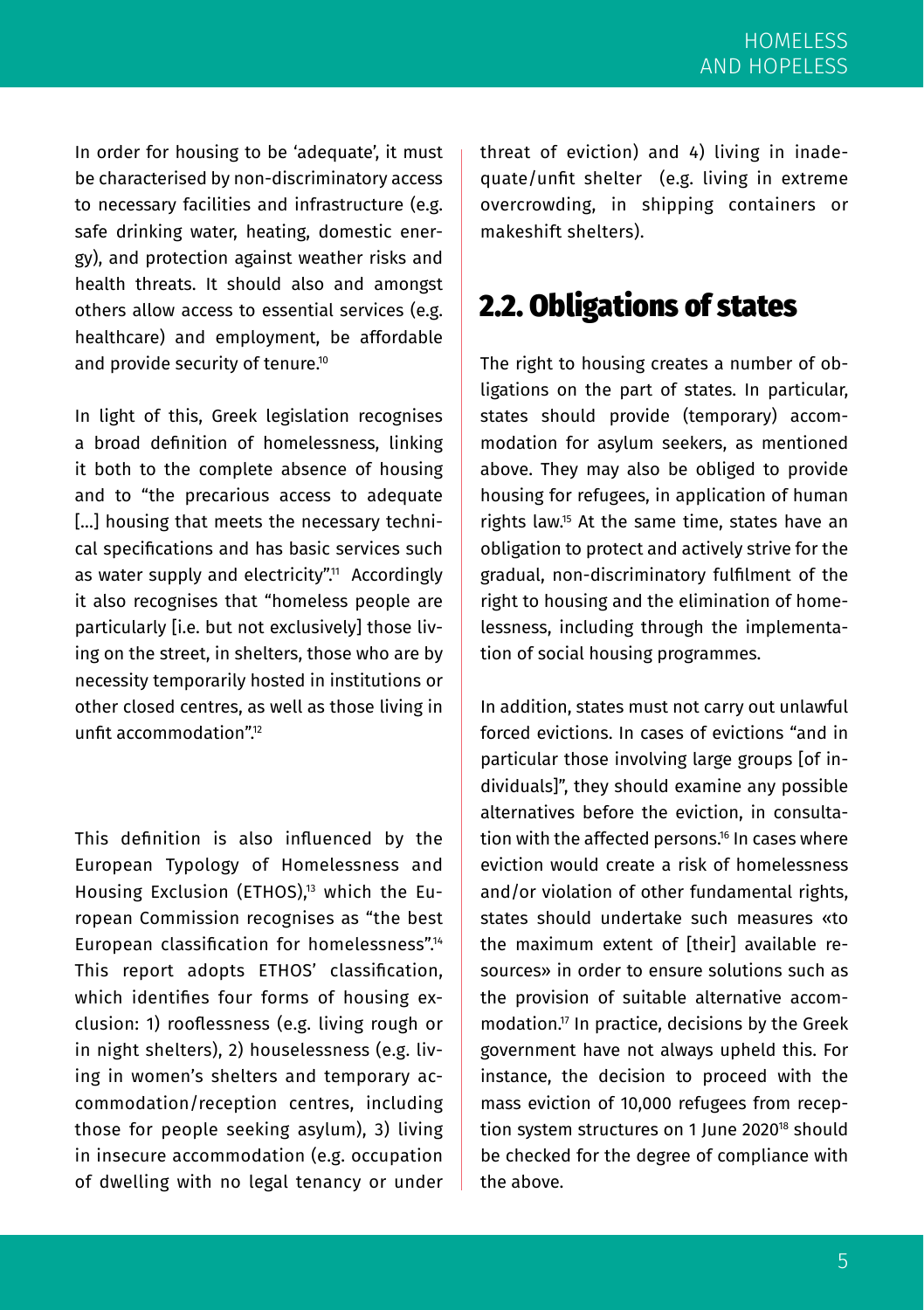Furthermore, states should support all, and particularly vulnerable groups, in accessing affordable housing, through (e.g.) housing allowances and other measures, in accordance with their economic capacity – which cannot in itself be used as reason for inaction. They should also establish effective monitoring mechanisms to identify the number of homeless and/or inadequately housed people within their jurisdiction,<sup>19</sup> as a prerequisite for effective policies. Yet, Greece still lacks systematically available and specialised statistics on the population of homeless people in the country, apart from occasional or local records.<sup>20</sup> For example, the latest statistics available on the number of homeless people refer to a survey, accounting for only 7 of the 332 municipalities in Greece, which took place in May 2018.<sup>21</sup>

Lastly, notwithstanding states' legal obligations, the housing issue has increasingly gained political attention at the European Union level.<sup>22</sup> The year 2021 marked the launch of the European Platform on Combating Homelessness as a distinct mechanism of action in the context of the implementation of the 20 principles of the European Pillar of Social Rights, of which the 19th principle relates to housing.23

## 3. The situation in the field

### 3.1. General overview

According to the latest published data from the Ministry of Migration and Asylum.<sup>24</sup> a total of 41,951 asylum seekers remained in Greece in October 2021, based on the number of pending asylum decisions. The number of beneficiaries of international protection was estimated at 100,000, according to statements by the Minister of Migration and Asylum.25

The lack of sufficient data as regards their housing situation makes it impossible to draw sound conclusions for the whole population. For instance, up to October 2021, 18,147 people lived in camps and 4,327 in Reception and Identification Centres (RICs) in Greece. Among them, 340 were unaccompanied children. In addition, by November, 15,477 people lived in apartments funded by the accommodation programme ESTIA, amongst whom 2,451 recognised refugees,26 while 1,791 unaccompanied children lived in shelters and Supported Independent Living apartments.27 Yet lthough such quantitative data outlining the number of residents per accommodation facility operating under the competence of the Ministry is published regularly,<sup>28</sup> with the exception of ESTIA residents, this does not give an indication of their legal status.

The issue is further complicated by the fact that an unknown but significant number of people who have already been granted international protection status in Greece, as well as people whose asylum applications have been rejected, continue to reside in/return to camps and/or are forced to live on the streets and in precarious housing conditions, due to the lack of alternatives (integration or return).

The decision by the Greek government to unilaterally designate Turkey as a "safe third country" for people from Syria, Afghanistan, Bangladesh,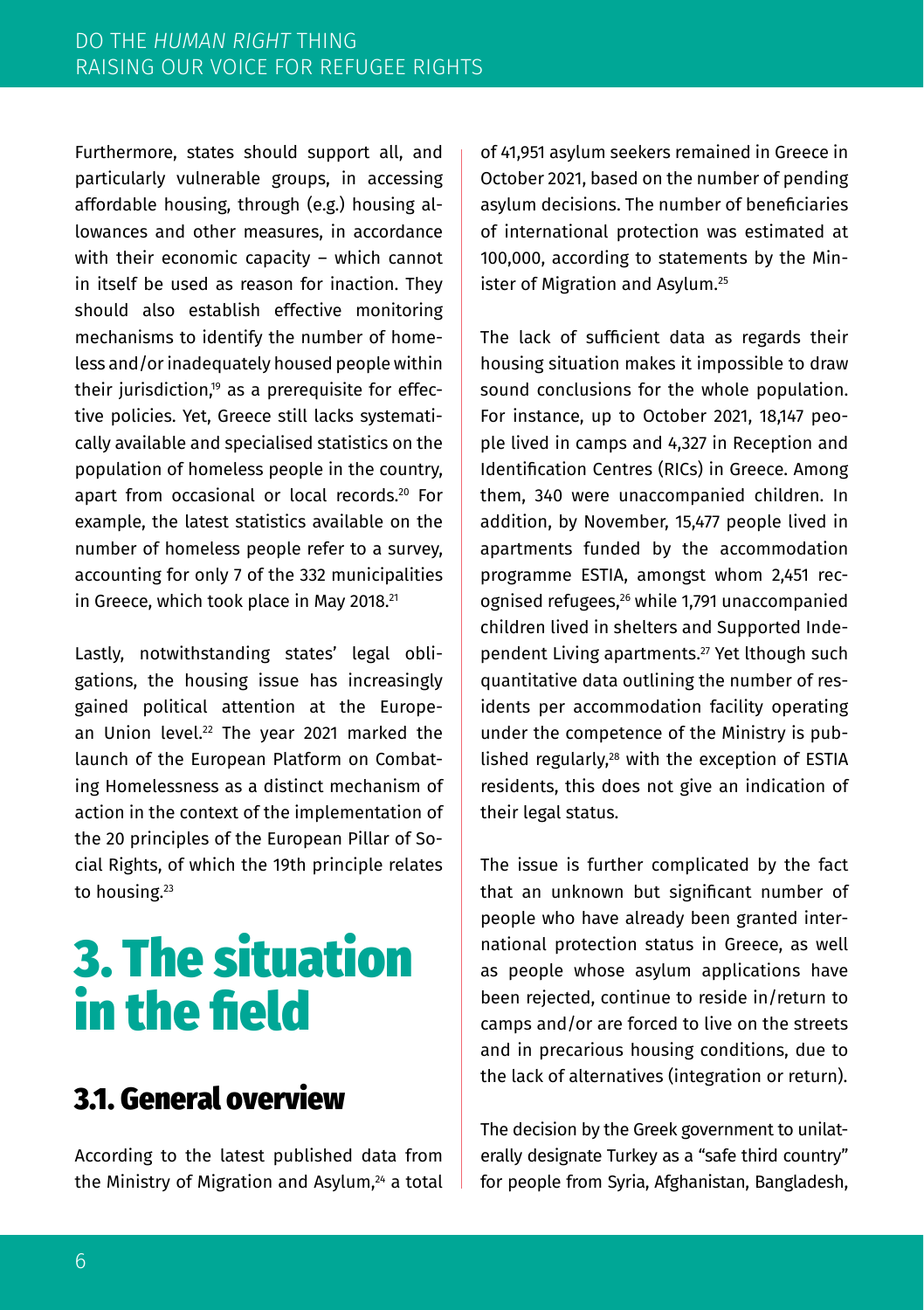Pakistan and Somalia in June 2021,<sup>29</sup> despite a wealth of evidence to the contrary<sup>30</sup> and the ongoing suspension of returns to Turkey since March 2020, further exacerbates this problem by pushing men, women (sometimes even pregnant women) and children into a legal limbo, without access to housing and/or to the means of satisfying their basic needs (e.g. medical care).31 Finally, there is also a lack of data on the number of people whose asylum requests have not yet been registered, who in the meantime lack access to reception conditions - particularly housing.<sup>32</sup>

## 3.2 Housing conditions

#### 3.2.1 Reception system for asylum seekers

According to [the Reception Conditions Direc](https://eur-lex.europa.eu/legal-content/EN/TXT/PDF/?uri=CELEX:32013L0033&from=EN)[tive](https://eur-lex.europa.eu/legal-content/EN/TXT/PDF/?uri=CELEX:32013L0033&from=EN), Greece, like all EU Member States, must provide material reception conditions, including housing, to people seeking international protection. These conditions must "ensure […] an adequate standard of living which guarantees their subsistence and protects their physical and mental health".<sup>33</sup> However, despite considerable progress, Greece continues to fail to meet the criteria of this obligation, as has been highlighted several times since 2011 including by the European Court of Human Rights.34

The reasons for this failure vary and are clearly connected to the lack of a comprehensive EU-wide mechanism for sharing responsibility for protecting refugees. However, progress is largely hampered by political choices at EU and national level in relation

to the management of the issue. The most prominent example is the growing trend of housing asylum seekers in large-scale camps, which have for years had a negative impact on human rights. These camps also hamper integration prospects, which are crucially dependent on early support of both newcomers and receiving societies.35

#### *Reception and Identification Centres (RIC) on the islands and mainland camps*

In September 2020, 18 of the (then) 32 mainland refugee camps were approaching or exceeding their hosting capacity by as much as 40%, resulting in more than 1,300 people living in tents and 1,524 in makeshift shelters.36 The situation was worse still on the Greek islands, which in the first months of 2020 hosted more than 38,000 people in Reception and Identification Centres (RICs) designed to accommodate less than  $6,200^{37}$  - the majority of whom were families with children, forced to live in extremely unhealthy conditions, without meaningful access to health care.

In recent months, overcrowding on the islands has been reduced. As of 18 November 2021.<sup>38</sup> none of the islands' RICs were exceeding 30% of its planned capacity, with the sole exception of the Kos Reception and Identification Centre (RIC), which was close to 70% capacity. Similarly, on the mainland, out of a total of 26 camps in October 2021, only Elaionas refugee camp continued to exceed its capacity.39

Nevertheless, the so-called «decongestion» of the reception centres is the result of a number of factors. These include the reduced number of arrivals in the midst of a pandemic,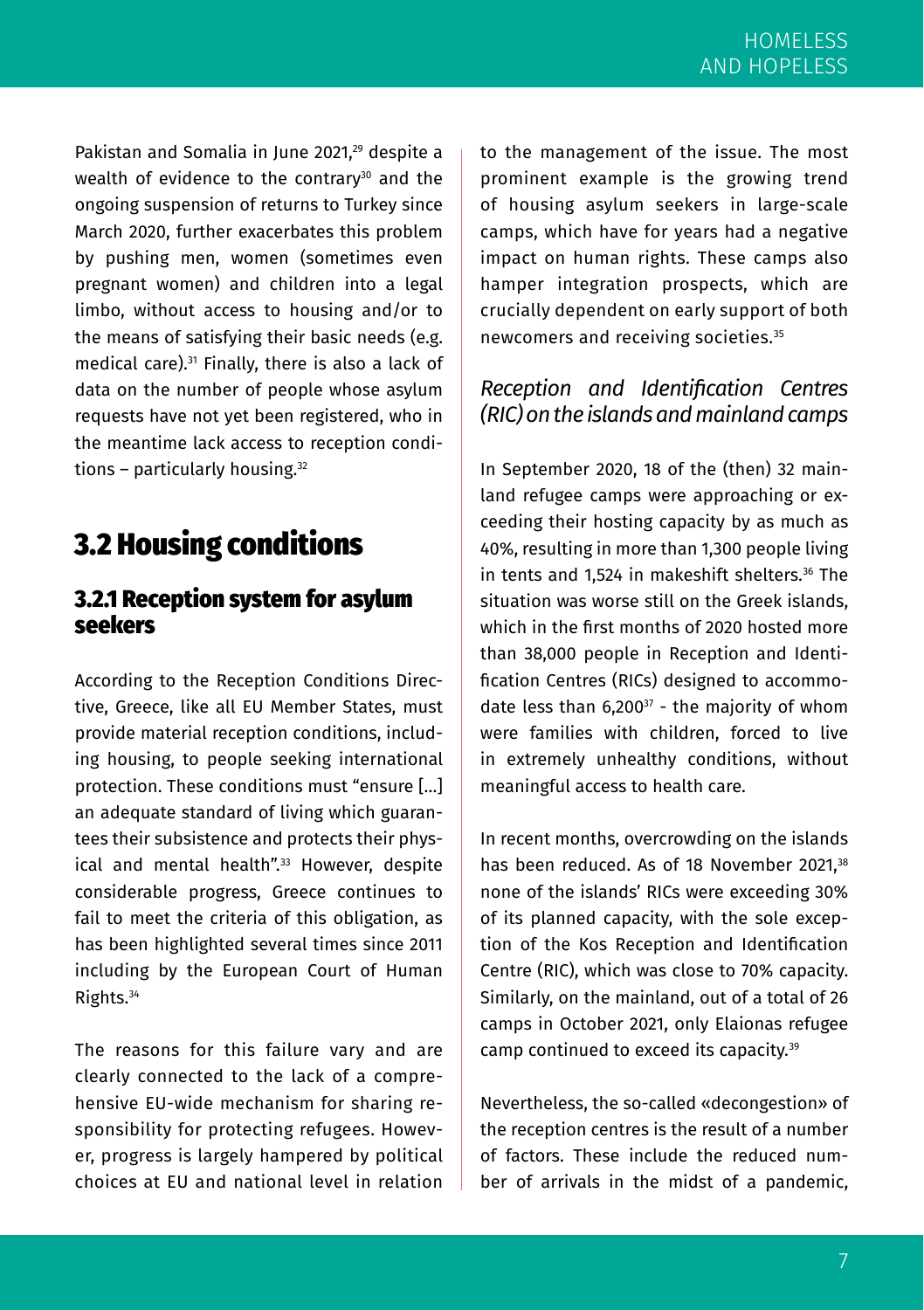

the transfer of thousands of people from the islands to the mainland – often without a plan **people**  to ensure their housing $40$  – and the speeding up of asylum procedures, often to the detriment of their fairness.41 Against this backdrop, **people in**  there were also a multitude of reports alleging violent and illegal pushbacks from Greece,42 **shelters** which endanger the life of women, men and **The data**  children, and clearly violate the core of the **concerns 2020** international protection system in place since World War II, notably the principle of non-refoulement. stands to the maintand<br>o ensure their housin<br>p of asylum procedui nent of their fairness<br>here were also a mult<br>iolent and illegal pı i<sup>40</sup> – an **makeshift** 

Despite reduced overcrowding, camp residents continue living in close proximity and in unsanitary conditions. Indeed, as demonstrated in a recent study, $43$  the risk of COVID-19 infection among residents in reception facilities was up to three times higher than the

general population. Low vaccination coverage, which did not exceed 33% in the accommodation facilities operating under the Ministry of Migration and Asylum at the end of October 2021,44 also raises concerns about the health of residents.

There has been a mental health and protection crisis on the islands since the creation of the so-called hotspots. This has been further exacerbated by the COVID-19 pandemic. The disproportionate restrictions that were imposed and continue to be enforced on refugee camps in response to the pandemic<sup>45</sup> have compounded the mental health challenges faced by residents<sup>46</sup> - a large number of whom have suffered violence, abuse and/or exploitation in their country of origin, on the route to Europe, and after their arrival in Greece. The resilience of people with additional vulnerabilities continues to be challenged in the RICs, and especially of those belonging to groups facing discrimination, such as the LGBTQ community.47

The new model of Closed-Controlled Access Facilities (CCFs), which have already become operational in Samos, Leros and Kos, and the walling of mainland refugee camps, are likely to further undermine the wellbeing of all residents, making it even more difficult to access specialised services and/or education in nearby communities. At the same time, their isolation from society, which is exacerbated by inadequate access to public transport,<sup>48</sup> also creates barriers to the integration process of those who will remain in Greece.49 As the European Commission points out,<sup>50</sup> "[i]ntegration happens in every village, city and region where migrants live, work and go to school or to a sports club" and therefore clearly not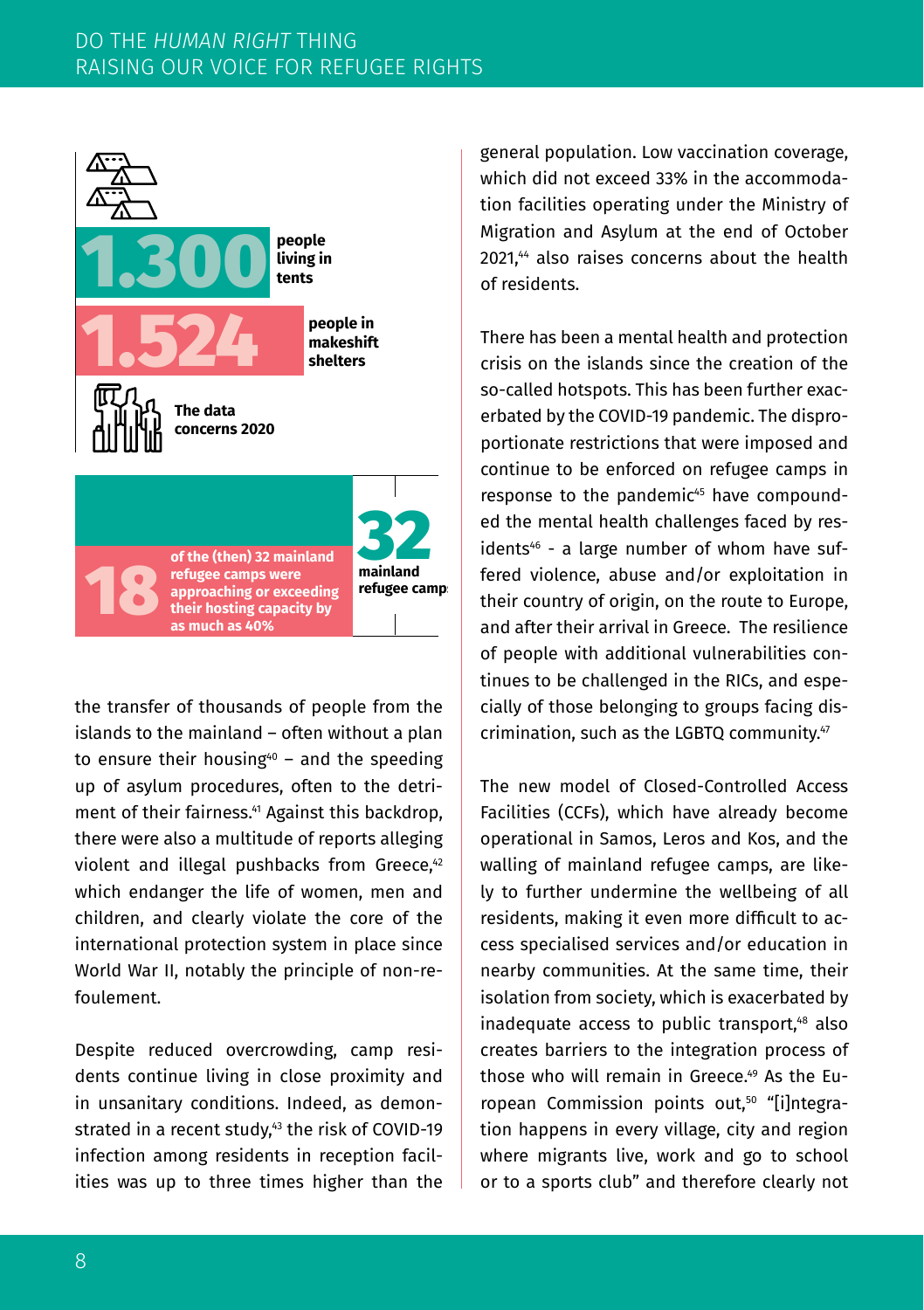within gated camps, away from urban areas. It is telling that less than two months after the opening of the first Closed-Controlled Centre in Samos, reports indicate that the residents are deeply anxious about their confinement.<sup>51</sup>

It is worth highlighting here the special reception system in Kos where, since January 2020, almost everyone arriving on the island seeking protection, instead of hospitality, has been held in administrative detention, in highly unsuitable conditions, without adequate access to medical and (in particular) psychosocial support.<sup>52</sup> The recipients of this policy have included women, survivors of gender-based violence, victims of torture, members of the LGBTQ community, families (and single parents) with young children, but also unaccompanied children, who were wrongly registered as adults at the initial registration stage.<sup>53</sup>

At the same time, both on the islands and the mainland, reports of disruptions to the electricity supply continue.54 Given that people are still living in tents and makeshift shelters in the refugee camps on the mainland, the drop in temperatures in recent months raises concerns that residents will be forced to suffer yet another freezing winter without being able to keep warm.

#### *B. ESTIA accommodation programme and urban accommodation*

The ESTIA accommodation programme<sup>56</sup> started operating in 2015 and has since housed 80.000 people – mostly vulnerable families – in apartments within the urban fabric of 18 Greek cities. As the Ministry for Migration and Asylum points out, "living in the city allows

a sense of normality, and provides better access to services, including education and health"<sup>57</sup>

The comparative benefits of the programme are confirmed by the limited number of questionnaires collected under the project up to the time of writing. In particular, among the five interviewees living in ESTIA apartments, only one expressed dissatisfaction when asked

**"[Here] I can integrate without any issue. I also have a very good female neighbour who helps me [in order to find] a doctor, and [gives me detailed instructions on how] to go somewhere. I've lived in this house for a year and a half. I don't want to leave this place due to my female neighbour, too."** 

**A.A. is a single mother, recently recognised refugee, who was hosted in an ESTIA apartment at the time of communication.**

about his stay and the stay of his family members. However, this was for reasons that related to the distance between his place of residence and Athens, and the difficulty in accessing the labour market, rather than housing conditions as such. Two people highlighted the possibility of meeting Greek citizens as positive.

On the negative side, four out of the five people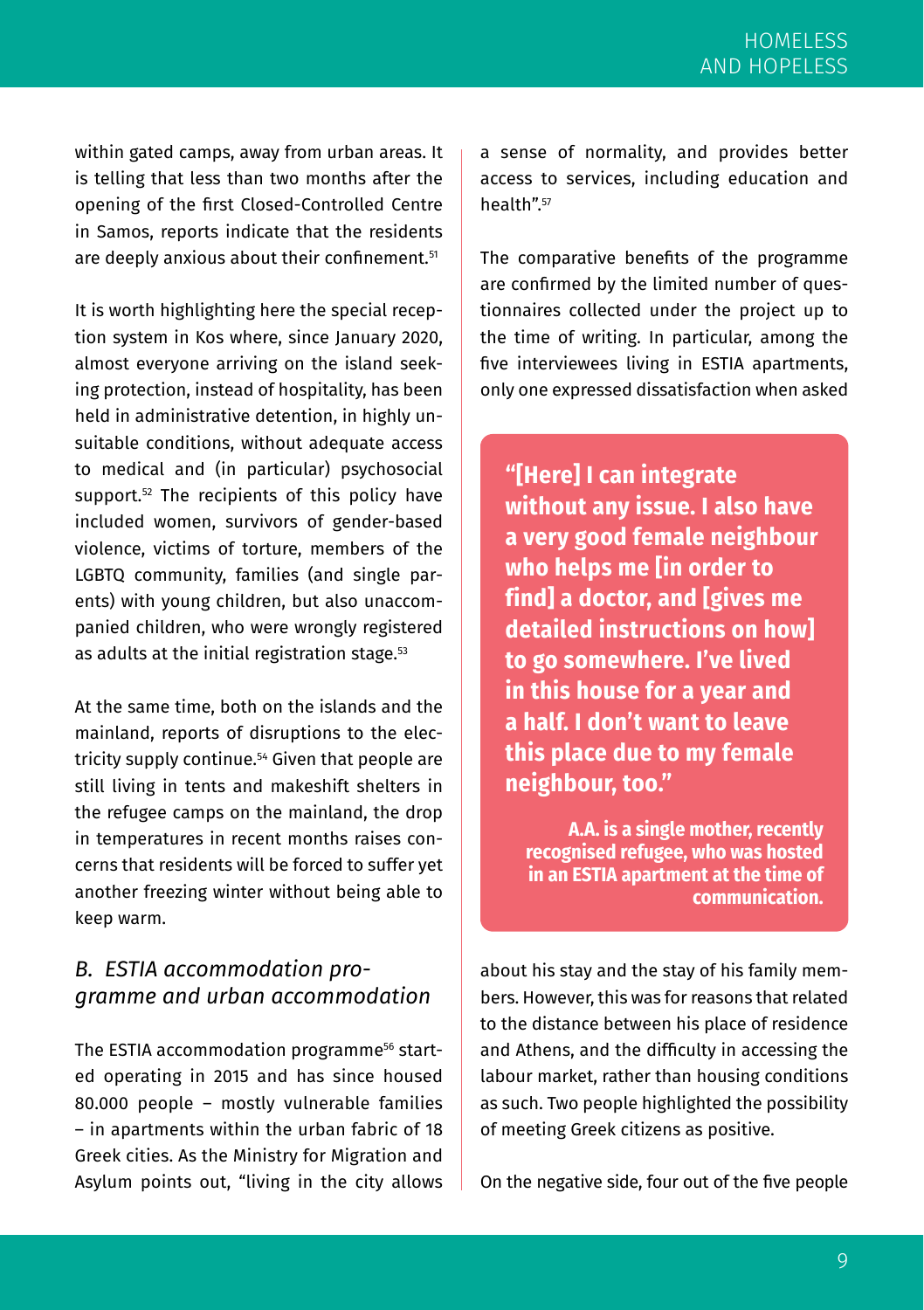questioned stressed that the conditions in which they initially received the apartments were not decent, reporting problems such as the existence of bed bugs and insects, dirty walls and mattresses. The issue should be further investigated, taking into consideration its possible connection with the serious financial cuts the programme suffered last year.<sup>58</sup> Meanwhile, it should not be overlooked that the temporary nature of people's stay in apartments under the Greek ESTIA accommodation programme (i.e. for the duration of their asylum procedure) does not equate with access to the right to housing, which seems to exacerbate residents' anxiety over the future.

Beyond ESTIA, people who were able to rent accommodation independently are no longer eligible to access financial assistance, according to new rules set out by the Ministry for Migration and Asylum on 1 July 2021. To be eligible for financial assistance, they must leave their homes and move to facilities under the supervision of the Ministry and/or its partner organisations. As a result, people living in their own homes were forced to return and live in a refugee camp, separated and isolated from their community, in order to receive financial assistance and to be able to meet their basic needs. This is another policy that prevents, rather than promotes integration.59

#### *C. Homelessness and Living in Precarious Conditions*

The number of asylum applicants, as well as beneficiaries of international protection, who experience complete homelessness and live in abandoned buildings/occupations (as squatting tenants) remains unknown, as is the case

**"When we came here, the place wasn't clean. Mattresses were not clean. Now I put blankets so that we can sleep. [However] I feel insecure because I don't know what's gonna happen to us. The security [of residence] here is temporary."**

**A.L. is an asylum seeker, mother of 6 children, who lives with her family in an ESTIA apartment.** 

with people unable to access stable housing, which results in their moving from one place to another. However, it is clear from the experience of partner organisations that there is an invisible crisis affecting even extremely vulnerable people, who lack shelter and protection.

For instance, from early 2020 to mid-November 2021, the services of the Greek Council for Refugees received requests for support from 1,461 people registered as homeless and/or squatting tenants $60 -$  including women, victims of human trafficking, as well as unaccompanied children. Between January and November 2020, the overwhelming majority of these cases (94%) concerned asylum seekers, including those whose asylum applications had not yet been registered, mainly in Athens (48%) and Thessaloniki (31%), with the remaining cases (5-6%) involving persons already granted international protection status in Greece.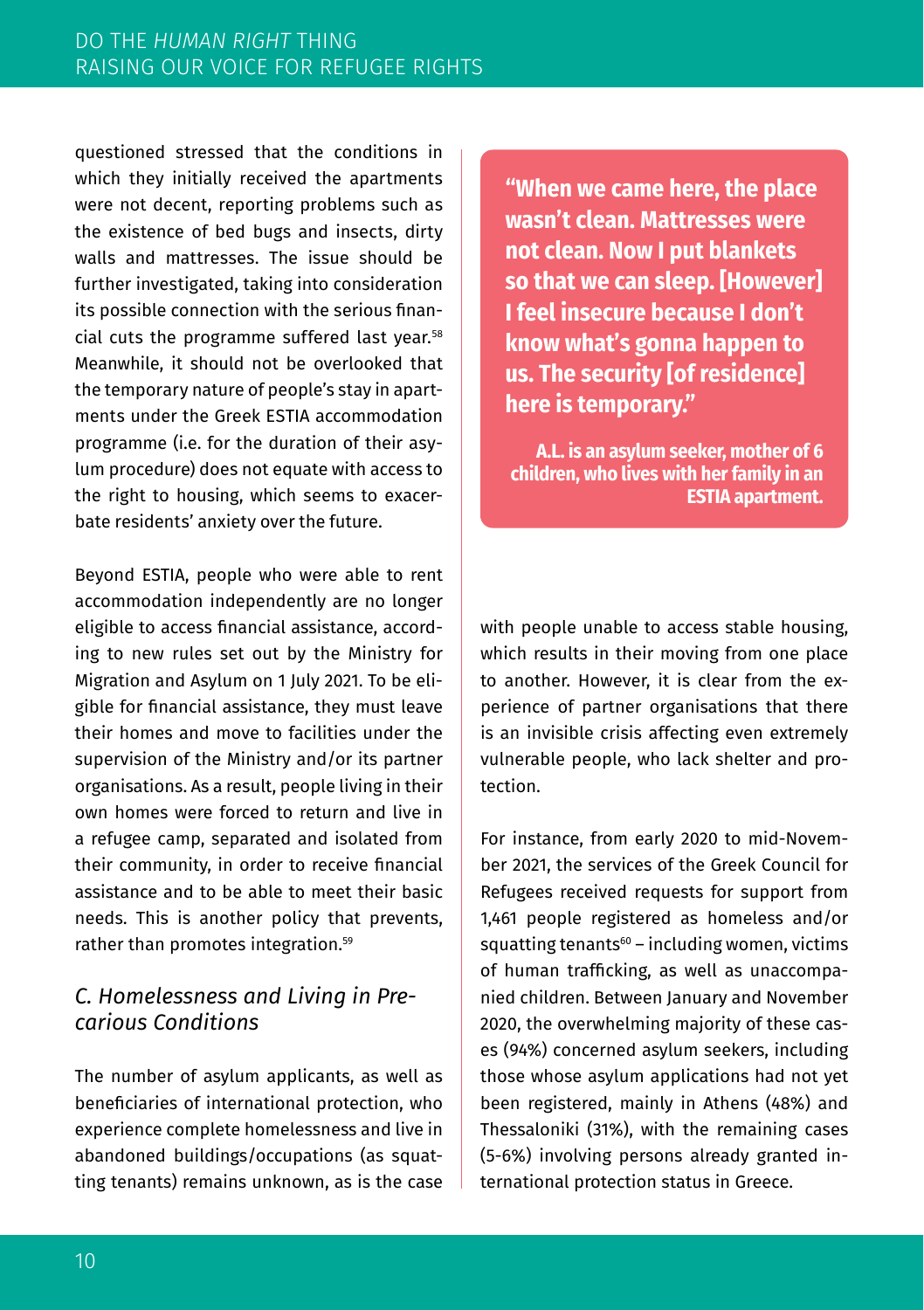Diotima Centre reports similar findings: in 2020, almost 24% (out of a total of 785) of the survivors of gender-based violence (GBV) they supported were referred to housing agencies, either because they were roofless or because they lived in precarious conditions, such as in RICs and refugee camps. The corresponding figure for 2021 was 22%. $61$  In this context, it is important to stress the difficulties encountered when seeking to immediately remove people who have experienced physical and/or sexual violence (GBV survivors) from an abusive environment into temporary accommodation facilities in Greece (e.g. RICs), also due to the inadequacy of the public housing system.<sup>62</sup>

Finally, living conditions of unaccompanied children continue to be precarious. Despite significant improvements in recent years, such as the legal abolition of "protective custody" (i.e. detention) and the growing emphasis on Supported Independent Living schemes (SILs), many unaccompanied children continue to face homelessness/unsafe living conditions. This is highlighted by the 1,122 housing requests received by the National Emergency Response Mechanism between April and October 2021 that concerned unaccompanied children.63 The lack of options for the provision of accommodation for unaccompanied children reaching adulthood, which has been examined in other reports,<sup>64</sup> also remains an issue of concern.

#### 3.2.2. Beneficiaries of international protection: limited options after **recognition**

Since March 2020, people granted international protection in Greece are required, with few exceptions, to leave the premises where they were hosted during the asylum procedure. Their financial allowance is also suspended within 30 days of receiving their positive asylum decision.<sup>65</sup> With the implementation of these provisions, thousands of refugees even mothers with young children, pregnant or single women, the elderly and patients with chronic health conditions - were left without shelter, often ending up in public squares, $66$ exposed to risks to their safety and wellbeing. As indicatively highlighted by Diotima Centre,<sup>67</sup> which specialises in the support of survivors of gender-based violence, "homelessness causes or exacerbates the psychosocial problems of the survivors", while one out of three survivors supported by the organisation between June and November 2019 had experienced at least one incident of abuse, including rape, directly linked to homelessness.

Many of these people and families were compelled to return to and/or remain in camps beyond the new 30-day limit in order for their basic needs to be covered – water, food, shelter and primary healthcare. The fact that thousands of beneficiaries of protection remain in refugee camps, despite the substandard living conditions, reveals their lack of viable alternatives. This is a direct result of Greece's failure to develop an effective and resourced integration policy, which continues to be dependent on the Helios programme<sup>68</sup> and cannot meet the full range of needs.

By way of illustration, a total of 33,688 beneficiaries of international protection enrolled in the Helios programme between September 2019, when it first started, and November 2021. Of those, less than 50% (15,960 people or 6,316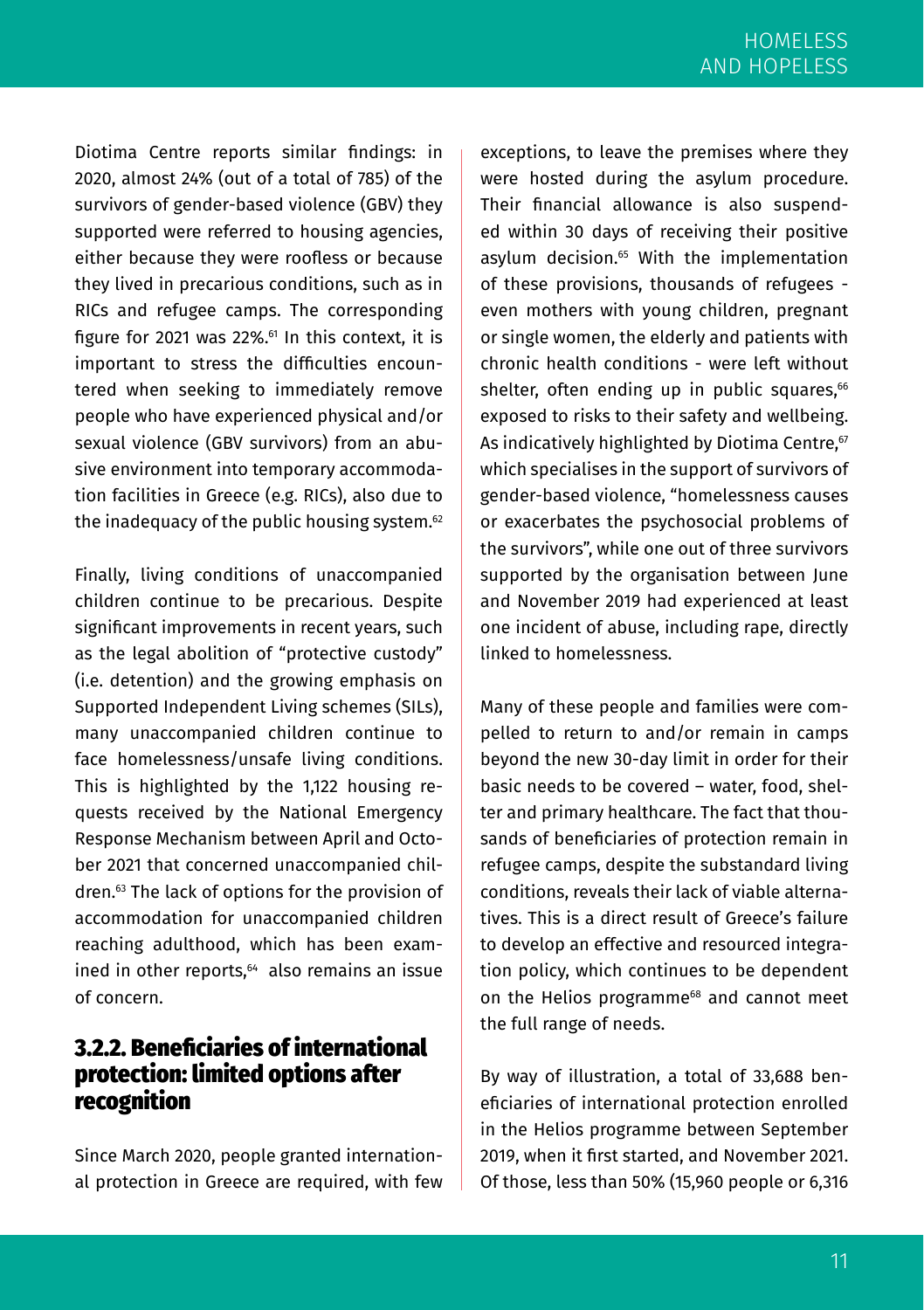households) were able to obtain the EU-funded rent subsidy to cover (part of) their rent. Just 2,099 people continued to benefit from this subsidy in November 2021.69 For comparison, between January 2019 and October 2021, more than 67,000 persons received international protection status in Greece<sup>70</sup> – twice as many as the total number who registered for Helios.

Although the reasons for the divergence vary, these figures highlight a gap in the smooth transition of beneficiaries from the reception system to an autonomous life within the receiving society. This is partly due to the programme's requirements, which beneficiaries face difficulty in meeting, as well as their lack of opportunities for learning Greek while they are still in the asylum procedure.<sup>71</sup> Other obstacles include the criteria for enrolment in the programme, which exclude people who were granted international protection before 2018, and those who were not residing in official reception sites at the time of recognition of their status.<sup>72</sup> The latter could be seen as promoting dependent living in structures at the expense of prospects of restoring a degree of autonomy, excluding those who have managed to house themselves, but also people who – because of the gaps in the reception system – were forced to live on the streets or in precarious housing conditions. Finally, a significant obstacle remains that access to the rent subsidy requires the presentation of a lease contract and therefore the possibility of covering at least two months of rent in advance, with resources that the newly recognised refugees often do not have.

#### *A. Challenges in accessing social welfare*

The conflict between legislation and practice also exacerbates the poor housing of refugees in Greece. Although under national legislation beneficiaries of international protection have a right to access medical care and social assistance "in accordance with the conditions applicable to Greek citizens",<sup>73</sup> legal and administrative barriers prevent, in practice, equal enjoyment of these rights.<sup>74</sup> For example, in order to access the national housing allowance, beneficiaries of international protection must have completed five years of legal residence in the country, calculated from the time they submitted their asylum application. $75$  This already excludes the majority of over 97,000 people who have been granted protection status in Greece since 2016.76 Meanwhile, as reflected in an increasing number of EU Member States' court decisions, $\pi$  to this day refugees in Greece are at serious risk of inhumane or degrading treatment and unable to cover their most basic needs, such as housing.

Finally, those who have managed to access social welfare face yet another obstacle: a long waiting period for the renewal of their residence permits, which could take up to a year. In the meantime, the attestations they receive from the competent authorities (Police or Asylum Service) do not meet the necessary requirements for accessing social rights (e.g. the documents do not contain a photograph of the person, or explicit reference to the date of entry into force and expiry of the validity of the certificate), thereby disrupting their access to social welfare, healthcare and the labour market.<sup>78</sup> making it harder to access secure housing.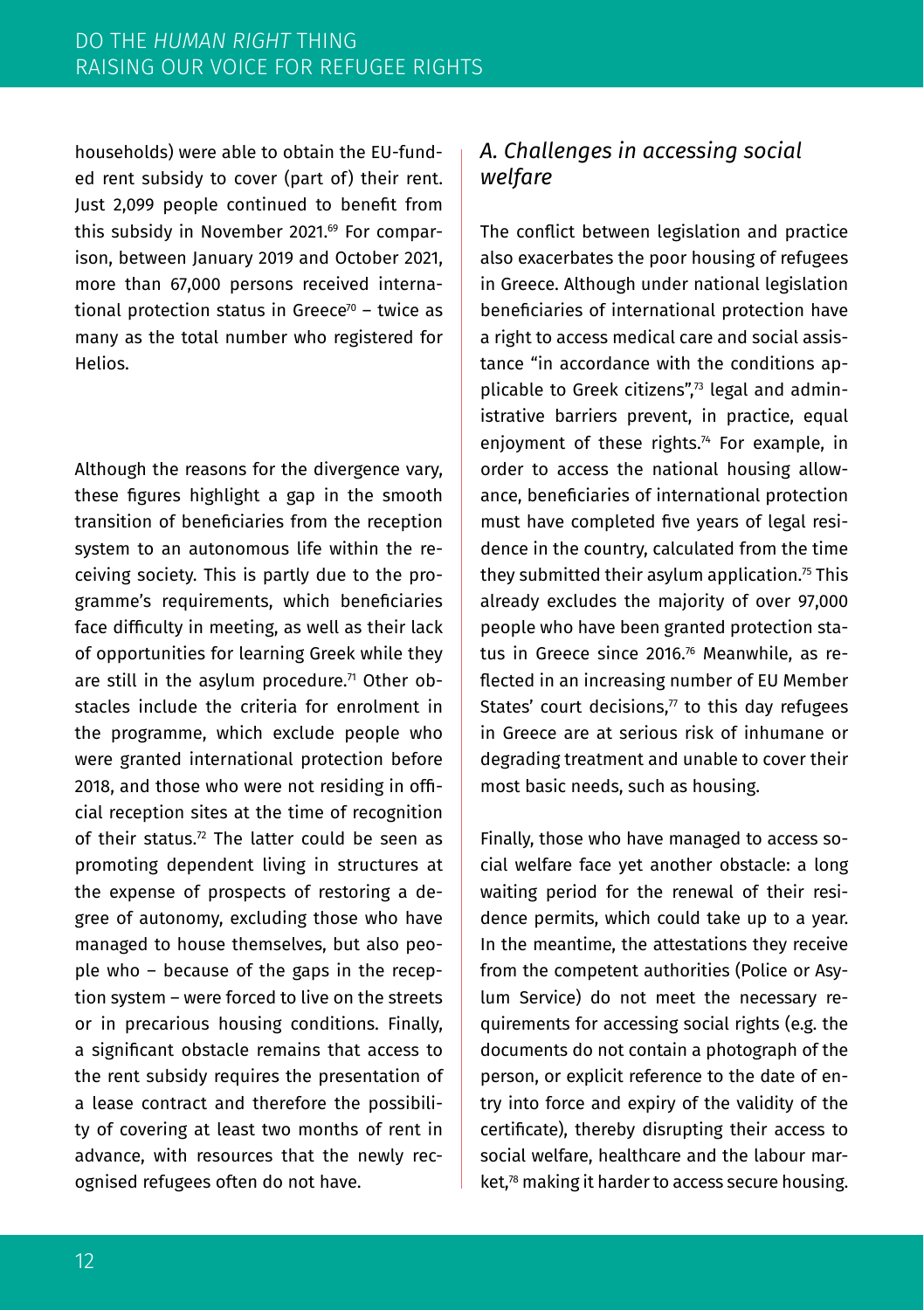In any case, as with other social issues, when it comes to addressing the housing (or integration) challenges faced by refugees in Greece, social benefits can play a part, but the response should not be limited to such an approach. On the contrary, given that the housing challenge affects an increasing number of people and social groups, both in Greece and in the EU, core actions should include long-term and inclusive policies on social and/or affordable housing aimed at the benefit of society as a whole, prioritising those who are in a socially less favourable position, such as refugees.

## **Conclusions**

This report highlights some of the issues still faced by asylum seekers and beneficiaries of international protection when seeking to access adequate housing in Greece. It is clear that, based on ETHOS' typology, outlined in the second part of this report, the gaps and the temporary nature of housing within the reception system for asylum seekers, as well as the ongoing exposure of refugees to conditions of poverty and homelessness or precarious housing, have been undermining the right to adequate housing. In addition to legal obligations, which bind Greece to improving reception conditions, the issue should be considered comprehensively and inclusively, with the aim of defending the right of all to adequate housing - in particular the most vulnerable, such as single women, people with mental health problems, and unaccompanied children.

To this end, on the basis of their programmes' experience and specific fields of expertise, the partner organisations of the project make the following recommendations.

## Indicative recommendations

### **The Greek state should:**

- Ensure the timely and inclusive implementation of the new [National Strategy](https://migration.gov.gr/wp-content/uploads/2021/11/%CE%95%CE%B8%CE%BD%CE%B9%CE%BA%CE%B7%CC%81-%CF%83%CF%84%CF%81%CE%B1%CF%84%CE%B7%CE%B3%CE%B9%CE%BA%CE%B7%CC%81-%CE%B3%CE%B9%CE%B1-%CF%84%CE%B7%CE%BD-%CE%BA%CE%BF%CE%B9%CE%BD%CF%89%CE%BD%CE%B9%CE%BA%CE%B7%CC%81-%CE%B5%CC%81%CE%BD%CF%84%CE%B1%CE%BE%CE%B7-2021.pdf)  [for the Social integration of asylum seek](https://migration.gov.gr/wp-content/uploads/2021/11/%CE%95%CE%B8%CE%BD%CE%B9%CE%BA%CE%B7%CC%81-%CF%83%CF%84%CF%81%CE%B1%CF%84%CE%B7%CE%B3%CE%B9%CE%BA%CE%B7%CC%81-%CE%B3%CE%B9%CE%B1-%CF%84%CE%B7%CE%BD-%CE%BA%CE%BF%CE%B9%CE%BD%CF%89%CE%BD%CE%B9%CE%BA%CE%B7%CC%81-%CE%B5%CC%81%CE%BD%CF%84%CE%B1%CE%BE%CE%B7-2021.pdf)[ers and beneficiaries of international](https://migration.gov.gr/wp-content/uploads/2021/11/%CE%95%CE%B8%CE%BD%CE%B9%CE%BA%CE%B7%CC%81-%CF%83%CF%84%CF%81%CE%B1%CF%84%CE%B7%CE%B3%CE%B9%CE%BA%CE%B7%CC%81-%CE%B3%CE%B9%CE%B1-%CF%84%CE%B7%CE%BD-%CE%BA%CE%BF%CE%B9%CE%BD%CF%89%CE%BD%CE%B9%CE%BA%CE%B7%CC%81-%CE%B5%CC%81%CE%BD%CF%84%CE%B1%CE%BE%CE%B7-2021.pdf)  [protection](https://migration.gov.gr/wp-content/uploads/2021/11/%CE%95%CE%B8%CE%BD%CE%B9%CE%BA%CE%B7%CC%81-%CF%83%CF%84%CF%81%CE%B1%CF%84%CE%B7%CE%B3%CE%B9%CE%BA%CE%B7%CC%81-%CE%B3%CE%B9%CE%B1-%CF%84%CE%B7%CE%BD-%CE%BA%CE%BF%CE%B9%CE%BD%CF%89%CE%BD%CE%B9%CE%BA%CE%B7%CC%81-%CE%B5%CC%81%CE%BD%CF%84%CE%B1%CE%BE%CE%B7-2021.pdf) published on 29 November 2021. While the partner organisations welcome the new Strategy, they reserve the right to provide more extensive comments, following a full analysis.79
- With the assistance of the European Commission, make every effort to accommodate asylum seekers in small-scale shelters, within the city, which will be staffed by qualified personnel, where appropriate.
- Given the lack of sustainable housing alternatives, refrain from evicting refugees from the reception system where this would reasonably lead to a risk of homelessness and/or precarious living. In the same context, every effort should be made to find alternatives, with the assistance of the EU and in consultation with refugees and local communities.
- Adopt safety and protection measures in the management of reception facilities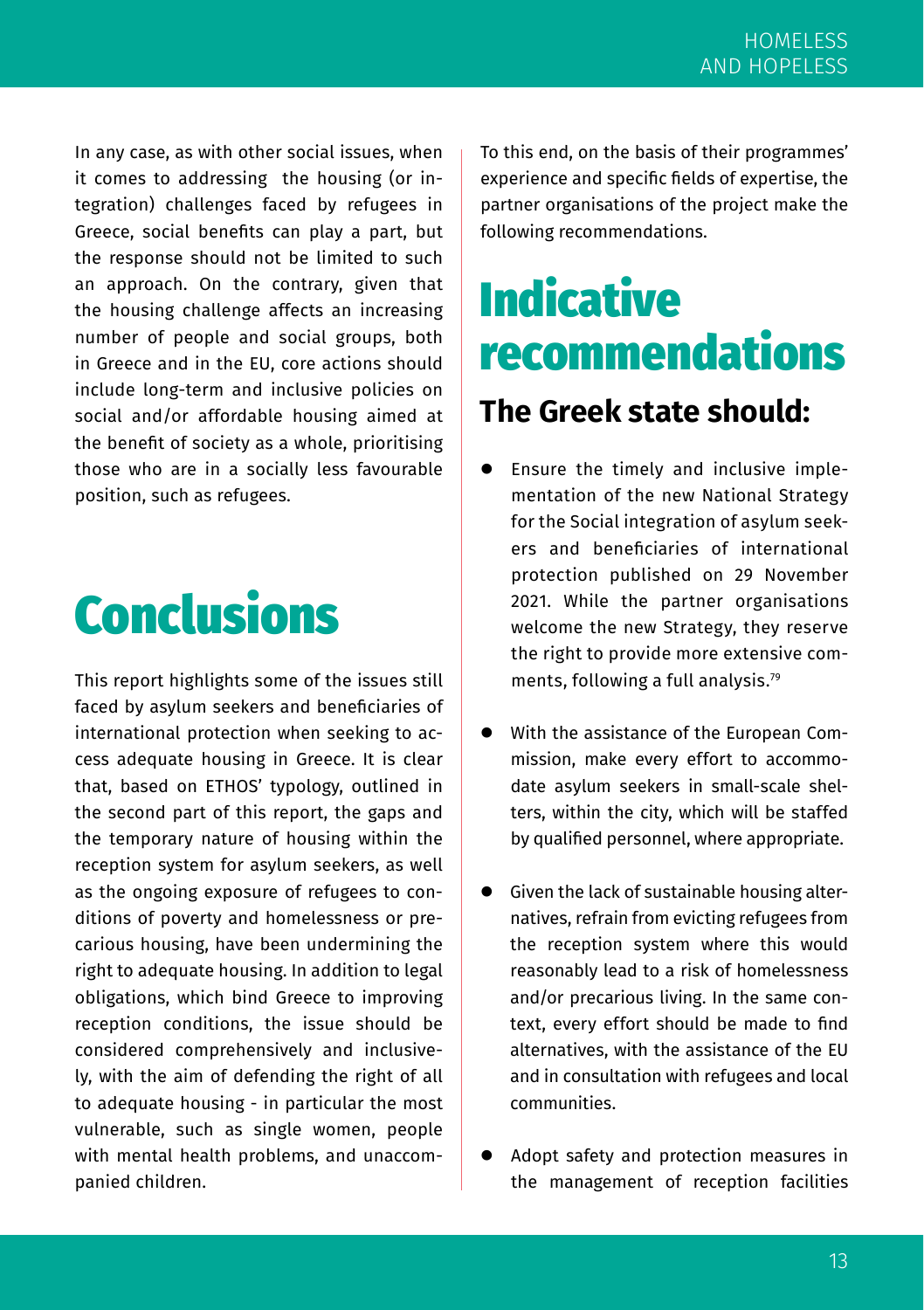which promote the protection and dignity of residents, with a focus on the safety of women and persons subject to discrimination, such as members of the LGBTQ community, without prejudice to their rights and freedoms.

- Make good use of and strengthen the available tools and the existing social housing and/or affordable housing pilot projects in Greece, which should be inclusive and could also prove beneficial for local economies.80
- Refrain from the automated imposition of administrative detention, particularly in cases of vulnerable persons, such as GBV survivors. Detention is a measure of last resort and should only be employed in exceptional cases where alternative measures cannot be applied.
- For GBV survivors requiring immediate removal from their abuser, there should be safe temporary accommodation facilities, given the lack of space in public shelters.
- Systematise the registration of the number of people living in complete homelessness and/or in extreme precarious conditions and regularly publicise relevant statistics and data. This should lead to the development of targeted inclusive policies to combat homelessness, on the basis of the specific needs of the people concerned (e.g. mental health problems), including GBV survivors and members of the LGBTQ community who are often subject to multiple exclusions. To this end, support for local governments, as well as the assistance of civil

society, can be crucial, given their relative proximity to the populations of concern.

- Ensure that the building infrastructure and related logistical equipment of facilities under the ESTIA accommodation programme meet the necessary decent living criteria as a condition for their inclusion in the programme's housing stock.
- Accelerate the implementation of the programme 'Helios Junior' to fill the gap which arises during the transition of unaccompanied children to adulthood, also taking advantage of the experience gained from the previous operation of the Helios programme.
- Consider the proposals of, and consult with, the civil society actors implementing and/or subsequently invited to implement the housing programmes (e.g. ESTIA accommodation programme, Supported Independent Living) at the stage of the preparation and planning of the funding of these programmes, in order to avoid gaps during the implementation phase.
- Fill the gap that arises when renewing refugee residence permits. The issue could also be resolved by issuing certificates meeting the technical standards of the certificates referred to in Article 9(5) [L.](https://www.taxheaven.gr/law/4251/2014)  [4251/2014](https://www.taxheaven.gr/law/4251/2014) (e.g. photograph of the person, explicit reference to the date of entry into force, and expiry of the validity of the certificate and unique reference number), and with the explicit provision in the law that holders of such certificates have the same rights as if they had the residence permit.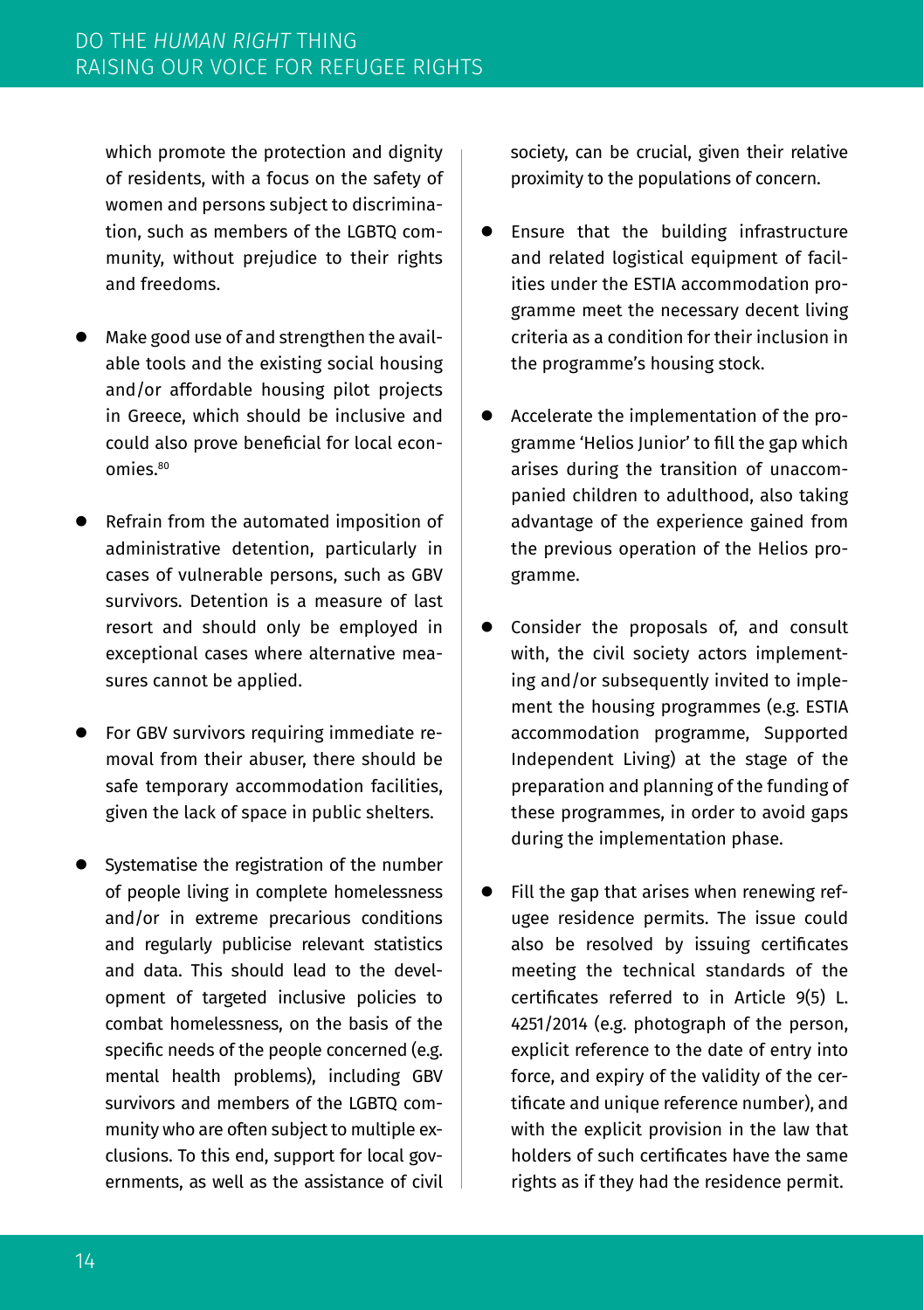- With regard to the Helios programme in particular, special consideration should be given to simplifying procedures and, in particular, to the separation of the allowance intended to assist refugees in finding shelter from the need to present a lease contract.
- Review the decision to designate Turkey as a safe third country which, among other grave problems, leads to an increased risk of poverty and homelessness for people seeking asylum.

### **The European Commission should:**

- As guardian of the Treaties, actively ensure that Greece complies with its legal obligations in relation to the reception of asylum seekers. Particular emphasis should be placed on ensuring that those who cross the Greek border are not detained by default, and that restrictions on movement, in law and in practice, comply with international and European human rights standards.
- Support Greece in implementing inclusive social housing policies, through logistical and material support.

### **EU member states and the European Parliament should:**

 Revise the proposal for a New Pact on Migration and Asylum presented in September 2020 which, instead of solving the structural gaps in the European asylum system, such as the lack of responsibility sharing for the protection of refugees, continues to put pressure on host States and communities at the external borders of the EU. This inter alia has inevitable and negative consequences for both the rights of asylum seekers and the capacity of host societies to respond to the integration needs of those recognised as beneficiaries of international protection.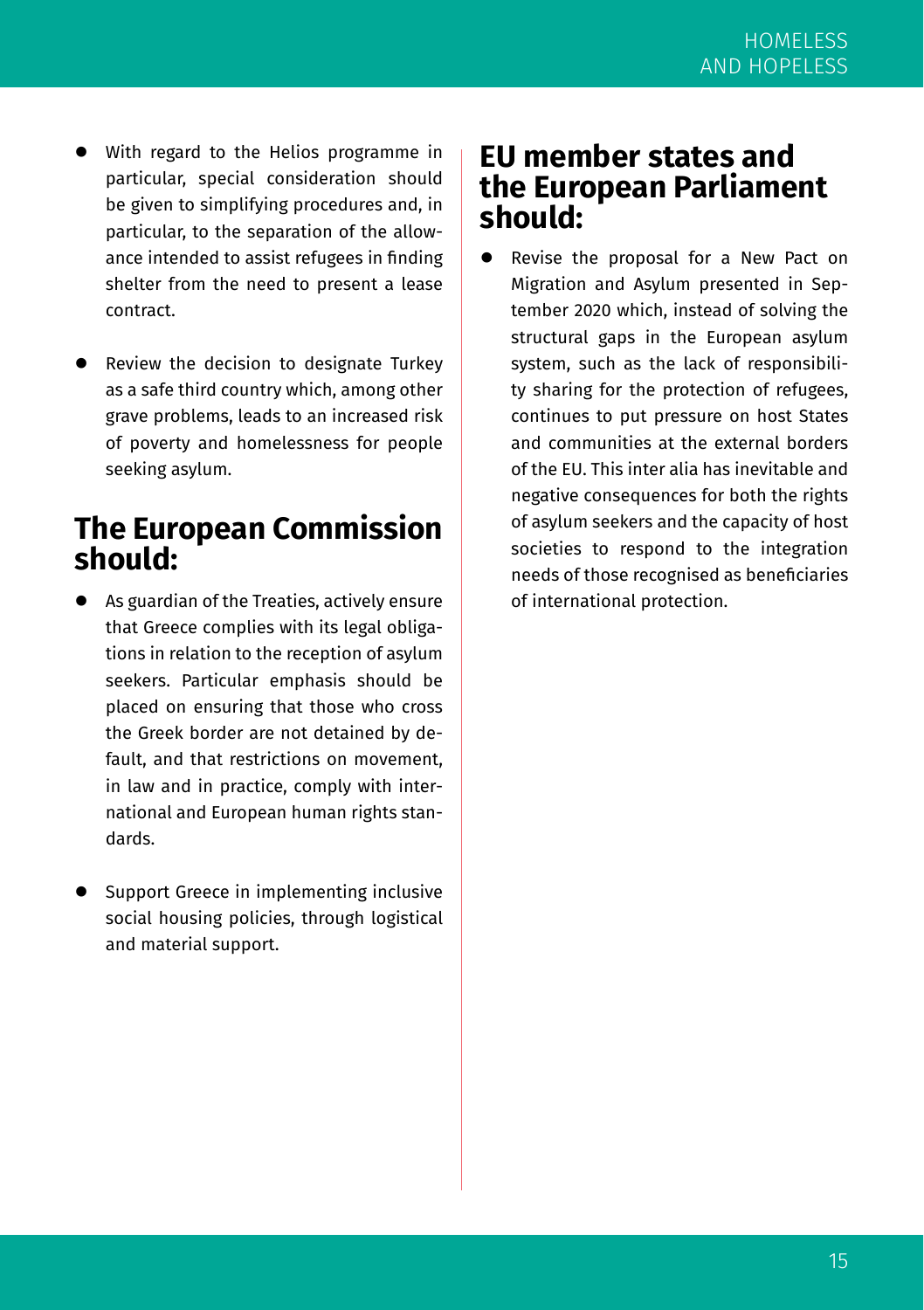- 1. The questionnaire is divided into four main sections, covering the demographics of the participants, housing, employment and health. Despite the fact that only a limited number of completed questionnaires could be used up to the time of writing, this data gives us a good idea of the participants' experience in accessing to housing. The collection/analysis of questionnaires will continue during the course of the project, when it will be possible to present the results more extensively.
- 2. Article 25 (1), Universal Declaration of Human Rights.<br>3. Article 11 of the International Covenant on Economic.
- Article 11 of the International Covenant on Economic, Social and Cultural Rights of 16 December 1966. (ICESCR), as ratified by Greek L. 1532/1985; Article 5 (iii) of the International Convention on the Elimination of All Forms of Racial Discrimination, as ratified by the Legislative Decree No 494/1970; Article 14(2)(viii) of the Convention on the Elimination of All Forms of Discrimination against Women (CEDAW), as ratified by L. 1342/1983; Article 27(3) of the U.N. Convention on the Rights of the Child (1989), as ratified by L. 2101/1992;Articles 15, 16, 19, 23, 30 and 31 of the Revised Social Charter, as ratified by L. 4359/2016; Article 7 of the Charter ofFundamental Rights of the European Union, and Article 8 of the European Convention on Human Rights, as ratified by the Legislative Decree No 53/1974
- 4. As per article 28 (1) of the Greek Constitution "[t] he generally recognised rules of international law, as well as international conventions as of the time they are ratified by statute and become operative according to their respective conditions, shall be an integral part of domestic Greek law and shall prevail over any contrary provision of the law".
- 5. Article 21 of the 1951 Convention Relating to the Status of Refugees, as ratified by the Greek Legislative Decree No. 3989/1959.
- 6. Articles 17 and 18, DIRECTIVE 2013/33/EU OF THE EUROPEAN PARLIAMENT AND OF THE COUNCIL of 26 June 2013 on standards for the reception of applicants for international protection (Recast).
- 7. Article 29 L. 4042/2012.
- 8. UN Committee on Economic, Social and cultural Rights (CESCR), General Comment No. 4: The right to Adequate housing (Art. 11 (1) of the Covenant), December 1991, E/1992/23: https://bit.ly/3oqHXo7. At the same time, as the World Health Organisation (WHO) states, "Healthy housing is shelter that supports a state of complete physical, mental and social well-being". WHO, Housing and health guidelines: Recommendations to promote healthy housing for a sustainable and equitable future, 23 November 2018: https://bit.ly/3BPILHC, p.2
- 9. For example, lacking stable and appropriate housing and/or homelessness is directly linked to increased health risks, but also to increased mental illness rates (up to 100%) and mortality rates for homeless people. World Health Organisation (WHO), 2018, Ibid., and Greek Labour and Workforce Institute (ΕΙ-

ΕΑΔ), Homelessness - Α dynamic and multi-factorial phenomenon requiring reliable data and integrated national policy interventions to address it: The case of two vulnerable groups, February 2021: https://bit. ly/3wyhFDR, p.16.

- 10. OHCHR, 1991, Ibid. and UN Office of the High Commissioner for Human Rights (OHCHR), Fact Sheet No. 21, The Human Right to Adequate Housing, November 2009, Fact Sheet No. 21/Rev.1/1: https:// bit.ly/3CW2W8j, pp. 3-9.
- 11. Article 29(1) L. 4042/2012.<br>12. Article 29(2) L. 4042/2012.
- 12. Article 29(2) L. 4042/2012.<br>13. FEANTSA. European Typol
- FEANTSA, European Typology of Homelessness and Housing Exclusion (ETHOS): https://bit.ly/32H32nf.
- 14. Mr Andor's reply on behalf of the Commission, E-2564/10EL, 2 June 2010: https://bit.ly/3bS8rcb.
- 15. ECRE, The Right to Housing for Beneficiaries of international protection, December 2016: https://bit. ly/3CWQDbK, p. 4 et seq.
- 16. UN Committee on Economic, Social and Cultural Rights (CESCR), General Comment No. 7: The right to adequate housing (Art.11.1): forced evictions on 20 May 1997, E/1998/22: https://bit.ly/3wqMUAM, para. 13.
- 17. CESCR, on 20 May 1997, Ibid, para. 16.<br>18. Llefimerida "Mitarakis: 10,000 refugee
- 18. Iefimerida, "Mitarakis: 10,000 refugees and migrants outside accommodation structures since today", 1 June 2020: https://bit.ly/2Zg5zDe.
- 19. CESCR, on 20 May 1991, Ibid., OHCHR, 2009, Ibid., pp. 29-34 and FEANTSA, Housing-Related Binding Obligations on States from European and International Case Law, 13 June 2016: https://bit. ly/3BYEm5h.
- 20. Fondation Abbé Pierre & FEANTSA, Sixth Overview of Housing Exclusion in Europe, May 2021, available at: https://bit.ly/3bZQTdW, p.17 and Evi Saltou, "Homeless People: The "Invisible" People Living Among Us", in.gr, 28 November 2020: https://bit. ly/303jDQr.
- 21. Ministry of Labour, Social Insurance and Social Solidarity, Summary Results of Recorded Cases of Homelessness, May 2018: https://bit.ly/3Dt9oDV.
- 22. See also European Parliament Resolution on access to decent and affordable housing for all in December 2020: https://bit.ly/2ZdQXnI.
- 23. European Commission, "European platform to combat homelessness launched", 21 June 2021: https://bit.ly/2ZjrXvw; "The European Pillar of Social Rights in 20 principles": https://bit.ly/2ZiOsAI.
- 24. Ministry of Migration and Asylum, International Protection - Annex A, October 2021: https://bit. ly/3FnaMIO.
- 25. Ministry of Immigration and Asylum, "Key points of the interview of the Minister of Immigration and Asylum, Mr Notis Mitarakis, on the German website of Bild", 1 November 2021: https://bit.ly/3FZsqCM.
- 26. Ministry of Migration and Asylum, ESTIA 2021 factsheet: September-October-November, https:// bit.ly/3n3g3OS.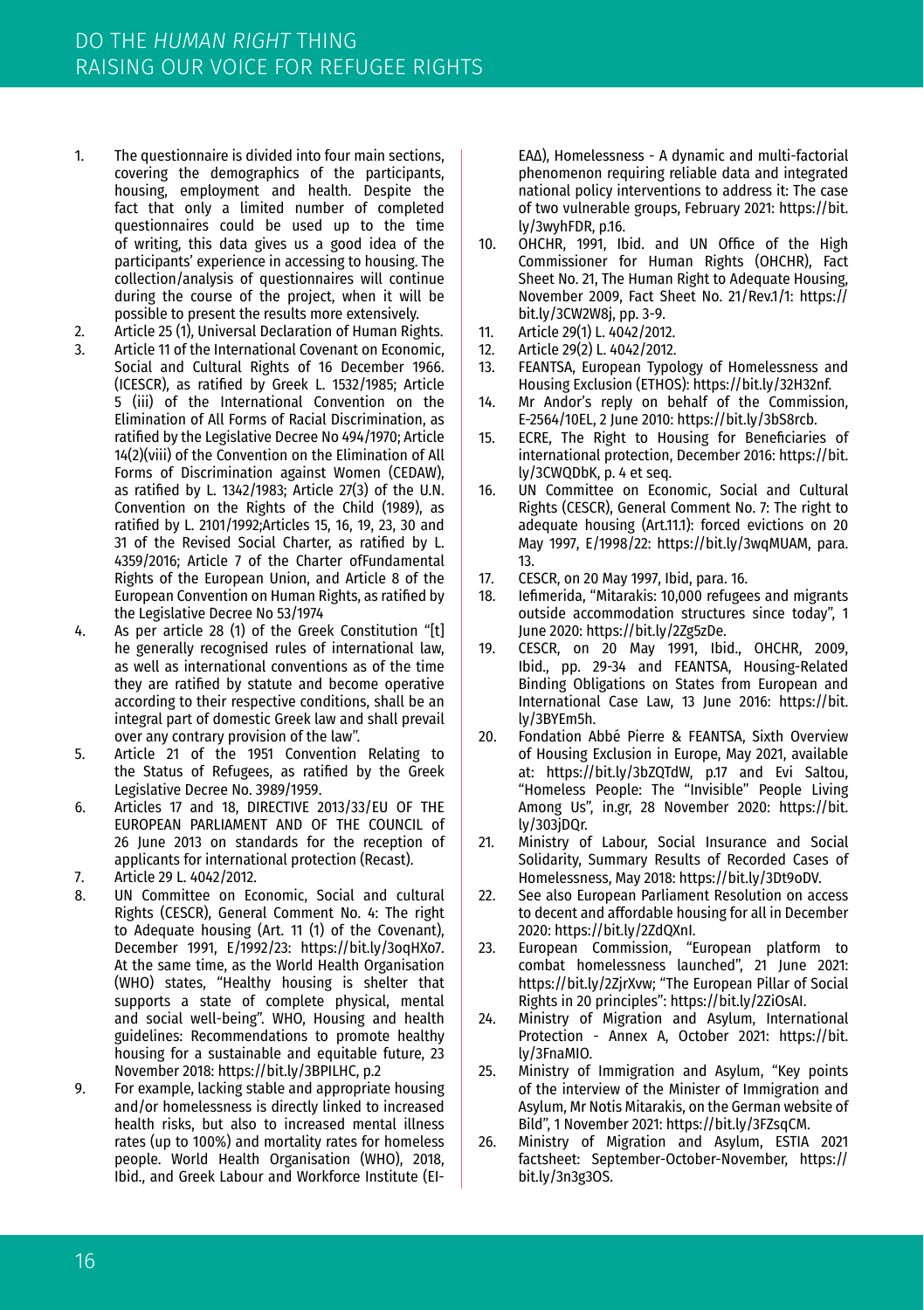- 27. National Centre for Social Solidarity (EKKA), Situation Update: Unaccompanied Children (UAC) in Greece, 15 November 2021: https://bit.ly/32zb6G7.
- 28. See the relevant section "Statistics" and "National situation on the refugee/migration issue" on the Ministry of Migration and Asylum website: https:// bit.ly/3E68Sfr.
- 29. Joint Ministerial Decision 42799/2021, Designation of third countries qualified as safe, and establishment of a national list as defined in Article 86 of L. 4636/2019(A' 169), 7 June 2021, available at: https:// bit.ly/3cr2dA3;
- 30. Including the sources which, paradoxically, accompany the otherwise positive recommendation of the competent Asylum Service Director, to the definition of Turkey as 'safe'. Ministry of Immigration and Asylum, Recommendation on the designation of Turkey as a Safe Third Country, 14 May 2021: https://bit.ly/3FLAPK3.For more details, see among others: HIAS & Equal Rights Beyond Borders, "The Greek Asylum Service shall at last notify the "recommendation" according to which Turkey has been designated as a safe third country and appears to be supporting the contrary", 23 July 2021: https:// bit.ly/3oLKkSe; Greek Council for Refugees & Refugee Support Aegean (RSA), "Action for annulment of the Decision which identified Turkey as a safe third country", 7 October 2021: https://bit.ly/3x2V4zp; Greek Council for Refugees et.al., "Greece deems Turkey "safe", but refugees are not: The substantive examination of asylum applications is the only safe solution for refugees" (see also relevant sources), 14 June 2021: https://bit.ly/34h00Xk.
- 31. Refugee Support Aegean (RSA), "The 1951 Refugee Convention is under threat: Europe is turning Greece into an anti-refugee policy workshop", June 2021: https://bit.ly/3nwJM3q.
- 32. AIDA, Country Report on Greece (2020 update), June 2021: https://bit.ly/3rt7AaZ, pp. 54-56.
- 33. Article 17(2) DIRECTIVE 2013/33/EU.<br>34 ECTHR, Case MSS Against Belgi
- ECtHR, Case M.S.S Against Belgium and Greece, Appeal no. 30696/09, 21 January 2010: https://bit. ly/3cYSi51.
- 35. European Commission, Action Plan on Integration and Inclusion, 24 November 2020: https://bit. ly/3G1m71g, p.7.
- 36. International Organization for Migration (IOM), SMS Factsheets, September 2020: https://bit.ly/3GOHvYV.
- 37. For example, Greek Council for Refugees & Oxfam, Lesbos Bulletin (January-February 2020): https://bit. ly/3qVbokK.
- 38. National Coordination Centre for Border Control, Immigration and Asylum, National situation on refugee/migration issue, 18 November 2021: https:// bit.ly/3x8gxHm.
- 39. International Organization for Migration (IOM), SMS Factsheets, October 2021: https://bit.ly/3nD8bnT.
- 40. For example, EfSyn, "Kara Tepe is shutting down permanently while the wretchedness of the living

conditions in Elaionas Refugee Camp is a fact", 7 May 2021: https://bit.ly/3dfU2r2. It was observed that there was no plan for the evacuation of squats. Greek Council for Refugees "Christmas, the journey through homelessness continues: from the refugee journey to the streets of Athens", 23 December 2019: https://bit.ly/3Ijsgba.

- 41. For more, amongst others, see ECRE, Asylum in Greece: a situation beyond judicial control?, June 2021: https://bit.ly/3q56NeU.
- 42. Among many others, ARSIS, Greek Council for Refugees and others, "Joint Declaration of 6 organisations on the practices of illegal pushbacks in Greece", 15 February 2021: https://bit.ly/3FBs5G1 and Refugee Support Aegean (RSA), Timetable for illegal pushbacks and violations of human rights at sea, 29 December 2020: https://bit.ly/30RuFc8.
- 43. Kondilis, H., et al., The impact of the COVID-19 pandemic on Migrants, Refugees and Asylum Seekers in Greece: A Retrospective Analysis of National Surveillance Data (February-November 2020), 18 February 2021: https://bit.ly/3nzZSJz.
- 44. Information collected at a meeting of the Health Working Group on 27 October 2021.
- 45. Since the beginning of the pandemic, residents of all reception and hosting facilities of third-country nationals have been subject to severe restrictions on their movement. For example, pursuant to the latest relevant Joint Ministerial Decision, with exceptions, only family or group representatives can move, only to satisfy their basic needs and only within a specified timeframe (7:00-21:00). Joint Ministerial Decision D1 a/General Register No/off. 69136/2021 - Government Gazette 5138/B/5-11-2021: https://bit. ly/3pcJhuT.
- 46. International Rescue Committee (IRC), The Cruelty of Containment: The Mental Health Toll of the EU's 'Hotspot' Approach on the Greek Islands, 17 December 2020: https://bit.ly/3qMjivh and MÉDECINS SANS FRONTIÈRES, "One year after Moria fires, Europe continues to deprive refugees, migrants and asylum seekers of their dignity on the Greek Islands", September 2021: https://bit.ly/3cz8yJR.
- 47. International Rescue Committee (IRC), 17 December 2021, Ibid.
- 48. For example, until October 2021, 5 of the mainland refugee camps continued to be inaccessible to public transport. International Organization for Migration (IOM), October 2021, Ibid.
- 49. See also Action for Education, Amnesty International and 43 other organisations, Walling off welcome: New reception facilities in Greece reinforce a policy of refugee containment and exclusion, September 2021: https://bit.ly/3cBQONW.
- 50. European Commission, 24 November 2020, Ibid, p. 7.
- Greek Council for Refugees, "The New Closed and Controlled Access Centre in Samos: An isolated "Modern Prison?", 18 November 2021: https://bit. ly/3x9hi2K.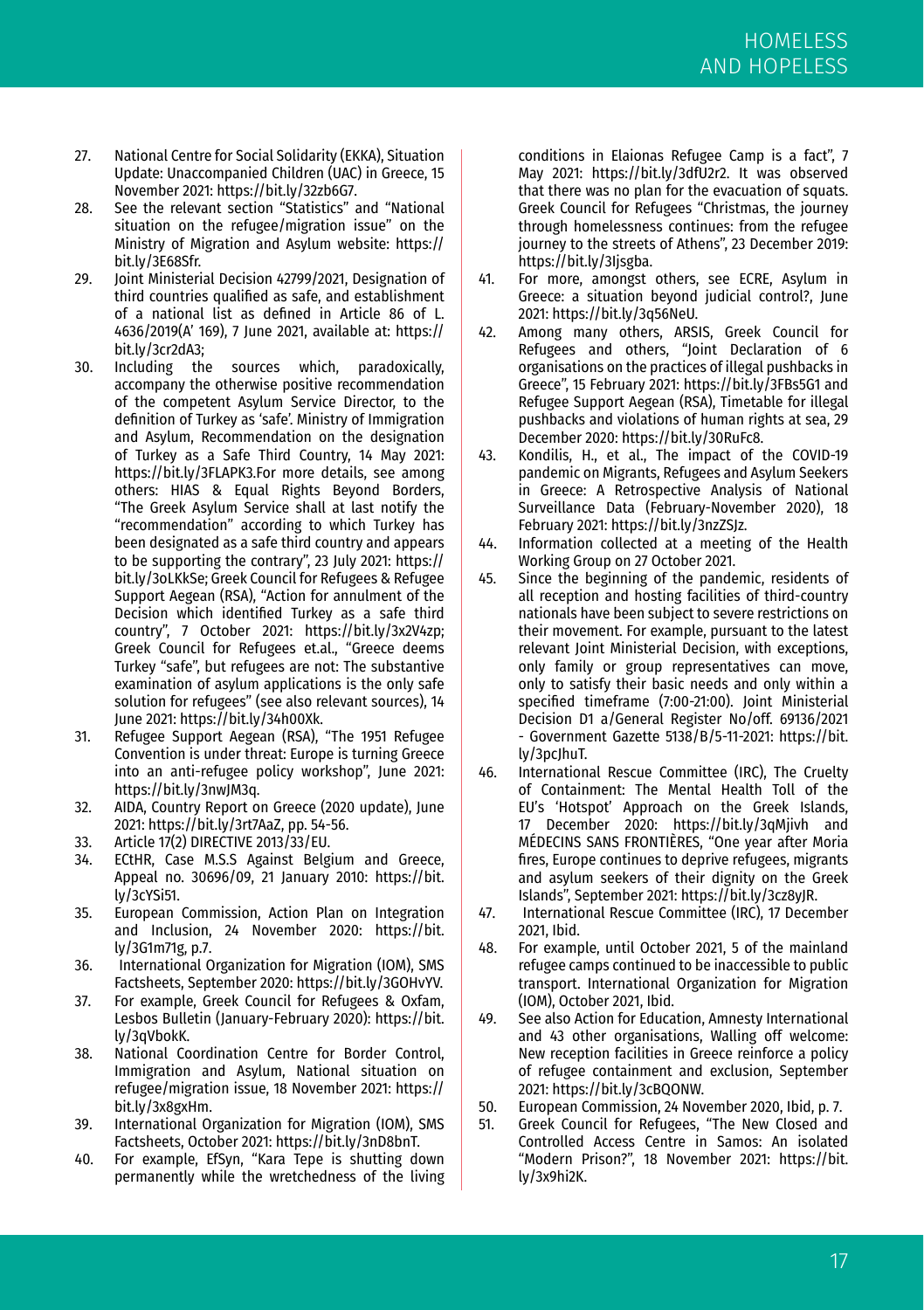- 52. For example, AlJazeera, "Prisons in paradise: Refugees detentions in Greece raise alarm", 22 October 2021: https://bit.ly/3qTeJ3X.
- 53. Fortunately, families with young children were released in April 2021. However, it remains to be seen whether that marked the dawning of a new, different era for refugee reception or a temporary exception. Equal Rights Beyond Borders, Detained and Forgotten at the Gates of the EU: Detention of Migrants on the Island of Kos, November 2021: https://bit.ly/3cAPf32; Refugee Support Aegean (RSA), Et.al, The Workings of the Screening Regulation, January 2021: https://bit. ly/3I3xWGi.
- 54. Information acquired at the Lesvos Inter-Agency Consultation Forum on 7 October 2021, and through communication with a resident of the Ritsona refugee camp at the end of October 2021. See also International Rescue Committee (IRC) et.al, Joint NGO Briefing on the situation in Greece, 27 October 2021: https://bit.ly/3nHew1y.
- 55. International Organization for Migration (IOM), October 2021, Ibid.
- 56. ESTIA accommodation program is implemented by the Reception and Identification Service of the Ministry of Migration and Asylum, in cooperation with local authorities and organisations, and provides shelter to asylum seekers, notably in apartments.For more see: https://bit.ly/318oGj8.
- 57. Ministry for Migration and Asylum, ΕSTIA 2021 FACTSHEET (June-July-August), 31 August 2021: https://bit.ly/3nDTLEd.
- 58. See, for example, EfSyn, "Unusual budget cuts in small reception facilities", 19 October 2020: https:// bit.ly/3G1KQTc and "ESTIA II: Reduced funds, increased risks for refugees", 8 August 2020: https:// bit.ly/3E9ubg8.
- 59. Inter alia, Greek Council for Refugees et al., 27 October 2021, Ibid, and Joint communication of 30 organisations, "A big setback in integration: The cut in aid to asylum seekers", 24 June 2021: https://bit. ly/3ETrBKG.
- 60. In particular, 960 people in 2020 and another 501 in 2021 (by mid-November).
- 61. UNHCR & DIOTIMA PROJECT GBV Prevention data, Response and Legal aid to PoC in Athens, Thessaloniki, Lesvos, Samos, Chios, Kos, and Leros. For the largest part, the referrals concerned asylum seekers and to a smaller extent people who had already received international protection status in Greece.
- 62. For more details, see DIOTIMA-Centre for Gender Rights and Equality, Final Report | Research on Accessibility and Barriers to Gender-Based Violence Services for refugee and migrant girls, boys, women and men in Greece, December 2019: https://bit. ly/3JzxLDp.
- 63. National Centre for Social Solidarity (ΕΚΚΑ), 15 November 2021, Ibid.
- 64. International Rescue Committee (IRC), An opportunity

to seek a better future: Program of Supported Living for the protection of unaccompanied children, 16 November 2021: https://bit.ly/3I9FR4P; Oxfam & Greek Council for Refugees, Teach us for what is coming, June 2021: https://bit.ly/3I20Lmm.

- 65. Article 114 L. 4636/2019, as amended by Article 111. L.4674/2020 and the relevant Joint Ministerial Decision 13348, Greek Official Gazette B' 1190/7-4- 2020.
- 66. For example, euronews, "Refugees in Victoria Square: "We have nowhere to go, no one cares about us", 16 June 2020:https://bit.ly/3DjqjIl and tvxs, "Homeless refugees in Victoria Square: Instead of housing, police officers ...", 16 June 2020: https://bit.ly/32Mwb03.
- 67. DIOTIMA-Centre for Gender Rights and Equality, "Many refugee women – GBV survivors are homeless ", 16 January 2020: https://bit.ly/3o949Eg.
- 68. The HELIOS program aims to support beneficiaries of international protection with the integration process in Greece, through a set of actions, such as housing support and Greek language courses. For more, see: https://bit.ly/31ekfTL.
- 69. International Organization for Migration, Hellenic Integration Support for Beneficiaries of International Protection: Factsheet (updated up to November 22, 2021): https://bit.ly/3xfouuj.
- 70. Ministry for Immigration and Asylum, International Protection - Annex Α, Ibid.
- 71. It is no coincidence that in a new participatory survey conducted throughout Greece by UNΗCR, with the support of NGOs, between August-September 2021, one of the main requests of the participating refugees and asylum seekers was the compulsory learning of the Greek language from the time of their arrival. Information acquired during the presentation of the initial research results that were presented at the Protection Working Group on 15 November 2021.
- 72. As far as the Helios program is concerned, see the relevant website of the Ministry for Immigration and Asylum: https://bit.ly/3xdnC9w.
- 73. Article 30 L.4636/2019.
- See also AIDA, Ibid, pp. 250-251, and Refugee Support Aegean (RSA), Beneficiaries of international protection in Greece: Access to documents and socioeconomic rights, March 2021: https://bit.ly/3EN9nuj.
- 75. Relevant information available on the website of the Greek Organisation of Welfare Benefits and Social Solidarity (OPEKA) website at: https://bit.ly/3CEFcnX.
- 76. Ministry for Migration and Asylum, International Protection - Annex A, Ibid.
- 77. Amongst others, see the judgement of the Higher Administrative Court for the Land of Rhine-Westphalia,10 LB 244/20, on 19/4/21, of the Administrative Court of Regensburg, RO 13 E 21.31087, on 2/9/21, of the Dutch Council of State, 202005934/1/ V3, on 28/7/21 and 202006295/1/V3, on 28/07/21, as well as of the Belgian Court for Foreigners on 16/21, 258 321/7, 259 385on 13/8/21 and 259 386 on 13/08/2021. See also the relevant, since 1 June 2021,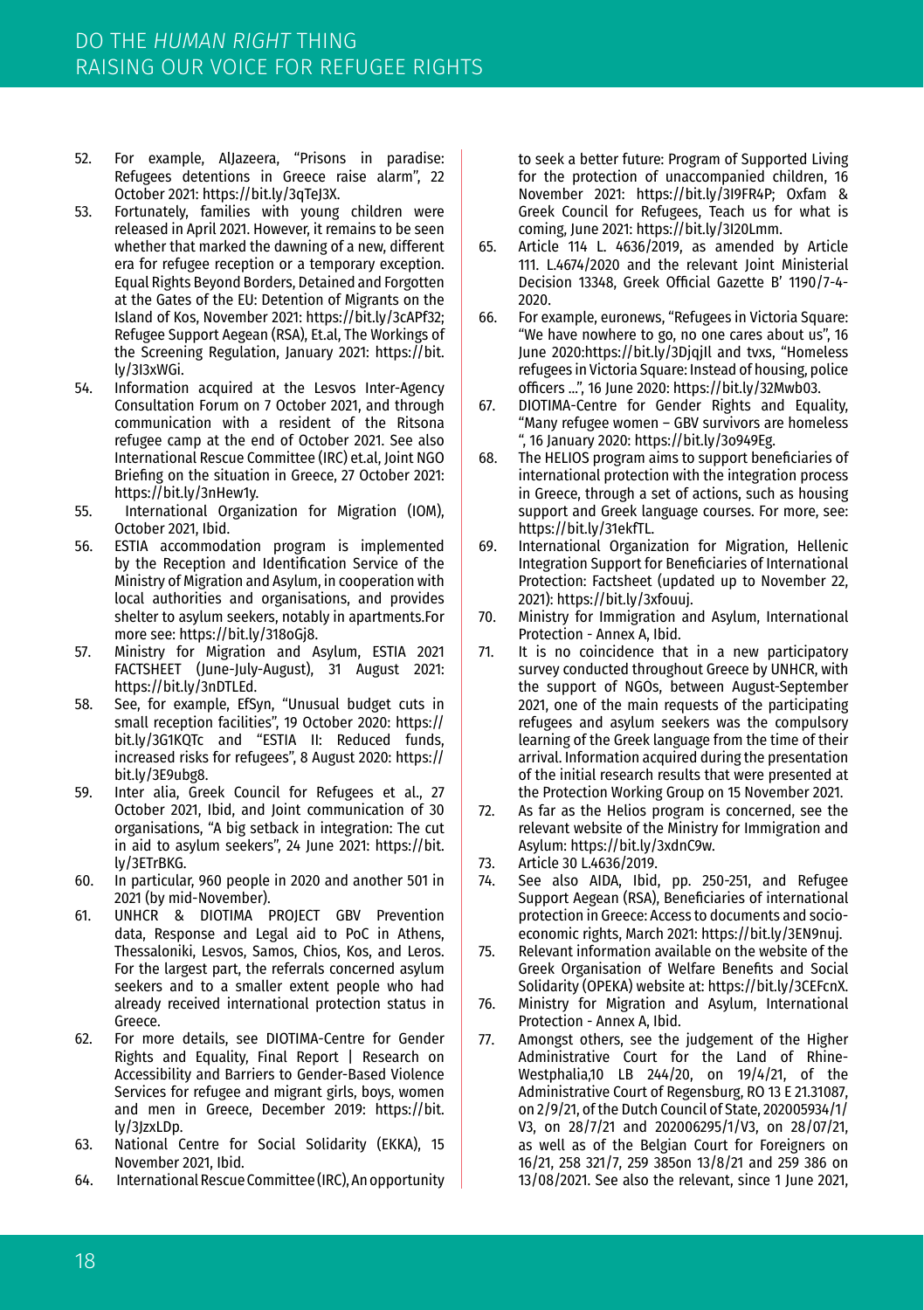mild criticism of 6 Member States towards Greece, due to the so-called "secondary movements" of beneficiaries of international protection from Greece, notably to Germany, at: https://bit.ly/3DJlYyU.

- 78. AIDA, Ibid, pp. 229-231.<br>79 The National Strategy v
- The National Strategy was published after the text of this report had been produced and it was therefore not possible to include relevant proposals, although partner organisations are likely to do so in later stages of the joint project.
- 80. For more details, see Hatziprokopiou P., Karagianni M., Kapsali M., Affordable and Socially Accessible Accommodation in Thessaloniki, Final Summary of The Research Project, Aristotle University of Thessaloniki, Major Development Agency Thessaloniki (MDAT S.A.), April 2021: https://bit. ly/3nRoLkl.